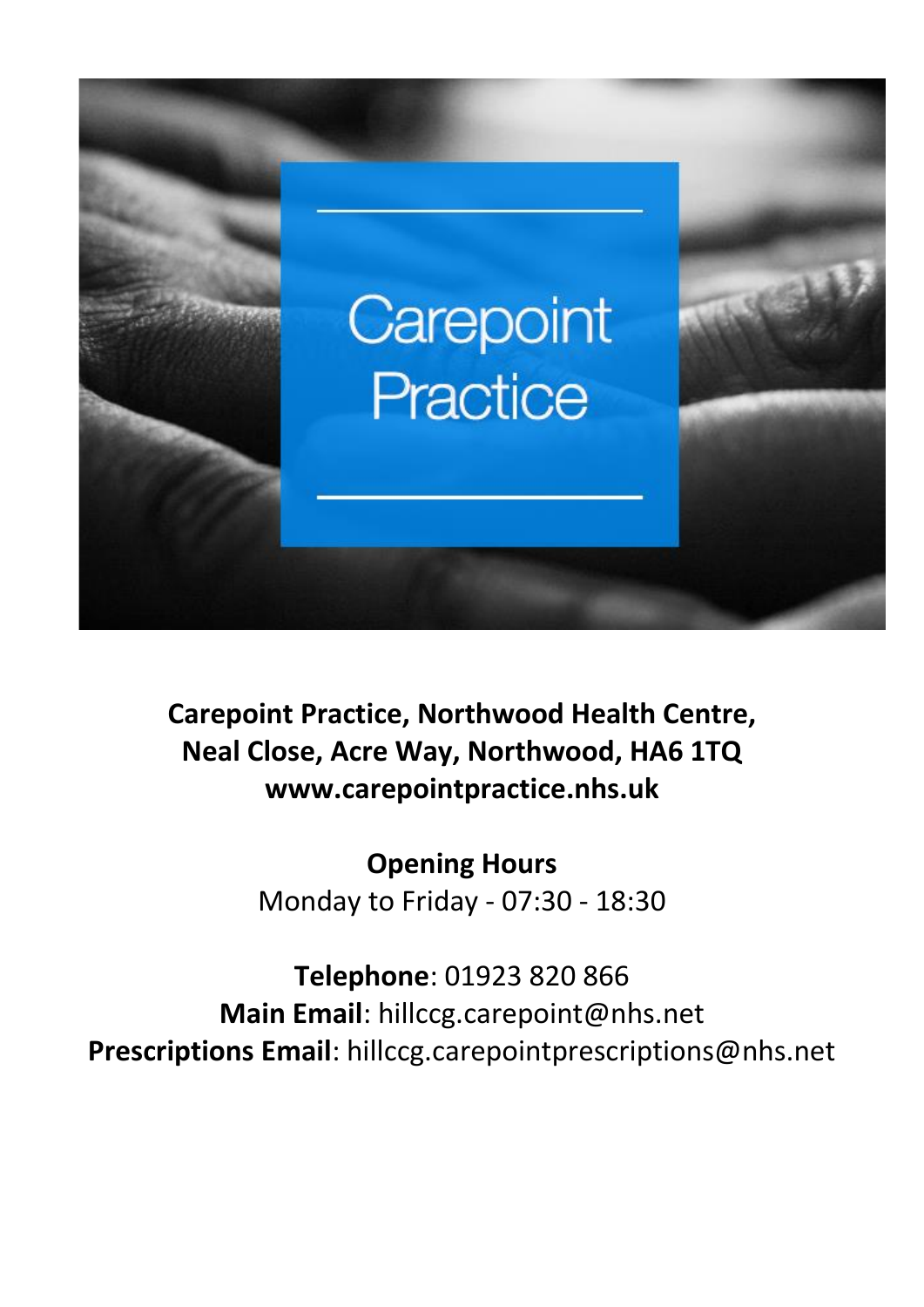# **The Carepoint Practice Team**

The Carepoint Practice is staffed by dedicated, hardworking professionals endeavouring to provide you and your family with complete health care. We provide a modern and dynamic service for the growing needs of our community. We work uniquely to deliver care that is specifically tailored to manage your health needs on the go.

We specialise in same day tele-clinics to ensure quick initial management of your concerns whilst giving you the convenience of not having to visit the practice. Face-to-face clinics are also available and bookable online via patient [access.](http://www.carepointpractice.nhs.uk/patient-access)

Our highly skilled, multi-disciplinary clinical team includes GP's, community practitioner, practice nurse and health care assistants, who have a passion for healing and inspiring better health.

# **GP Partners and Practice Managers**

### **Dr Manish Patel (Male)**

MBBS (Kings College London 2006) NMRCGP (2011) DFSRH BSC Dr Manish Patel completed his GP training in Hillingdon. He has an interest in chronic disease management, mental health care, genitourinary medicine, family planning and paediatrics. He is at the forefront of using the latest technology to improve patient care at the surgery.

### **Dr Khatanji Odedra (Male)**

MBBS (Kings College London 2006) NMRCGP (2013) MRCP DRCOG BSC Dr Khatanji Odedra graduated with distinction from king's college medical school in London and now works as a full time GP. He has particular clinical interests in cardiology, dermatology and diabetes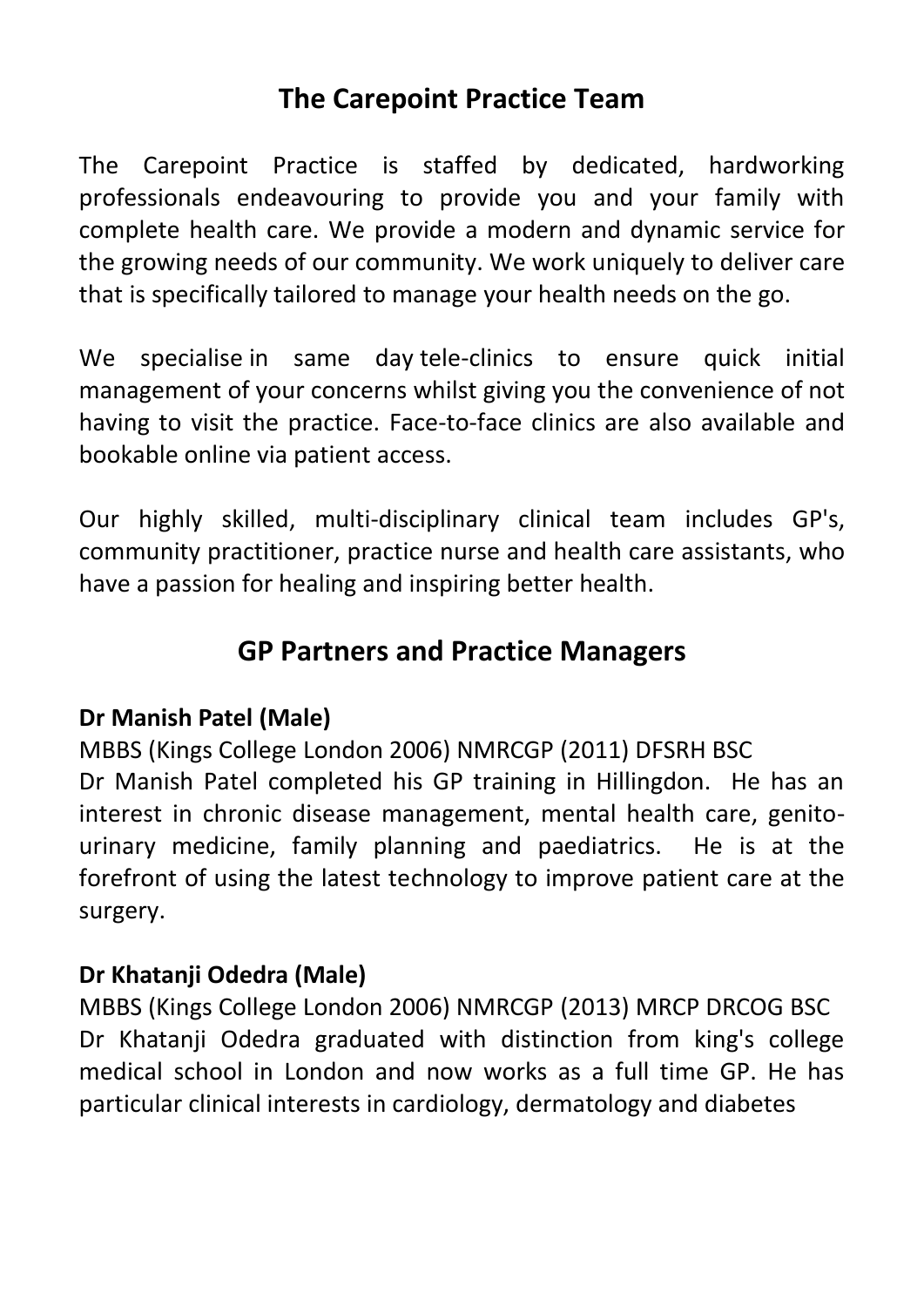## **Sessional Doctors**

### **Dr Vanessa Sivam (Female)**

M.A CANTAB, MBBS, MRCP(UK) 2014, MRCGP 2017, DRCOG Dr Vanessa Sivam completed her medical training at Fitzwilliam College, Cambridge and then Imperial College London. She has an interest in chronic disease management, women's health and paediatrics. She also has an interest in medical education - she currently teaches medical students from Imperial College London and

enjoys playing her part in developing the doctors of the future.

### **Dr Herleen Bedi (Female)**

### BMedSci 2010, BMBS 2012, MRCGP 2017

Dr Bedi completed a degree in both Medicine and Biomedical Sciences at the University of Nottingham. She has an active interest in Women's Health, Diabetes and Chronic Disease Management. She also has a keen interest in medical education, and enjoys teaching medical students from Imperial College London.

# **Clinical Staff**

### **Mr Sam Whitby (Community Practitioner)**

(Male) FdSc Paramedic Emergency Care (Oxford Brookes University 2012)

Mr Whitby is a Paramedic Practitioner that specialises in primary and urgent care. He specialises in minor illness, minor injuries, musculoskeletal and respiratory conditions. Mr Whitby is the Asthma and COPD lead for Carepoint and has key interests in providing the best overall patient experience. Mr Whitby takes part in both on the day face to face appointments and telephone consultations.

### **Jelna Briones (Practice Nurse)**

Ms Briones has been a Nurse working in the UK since 2004. She is trained in Smear taking and baby and adult immunisations or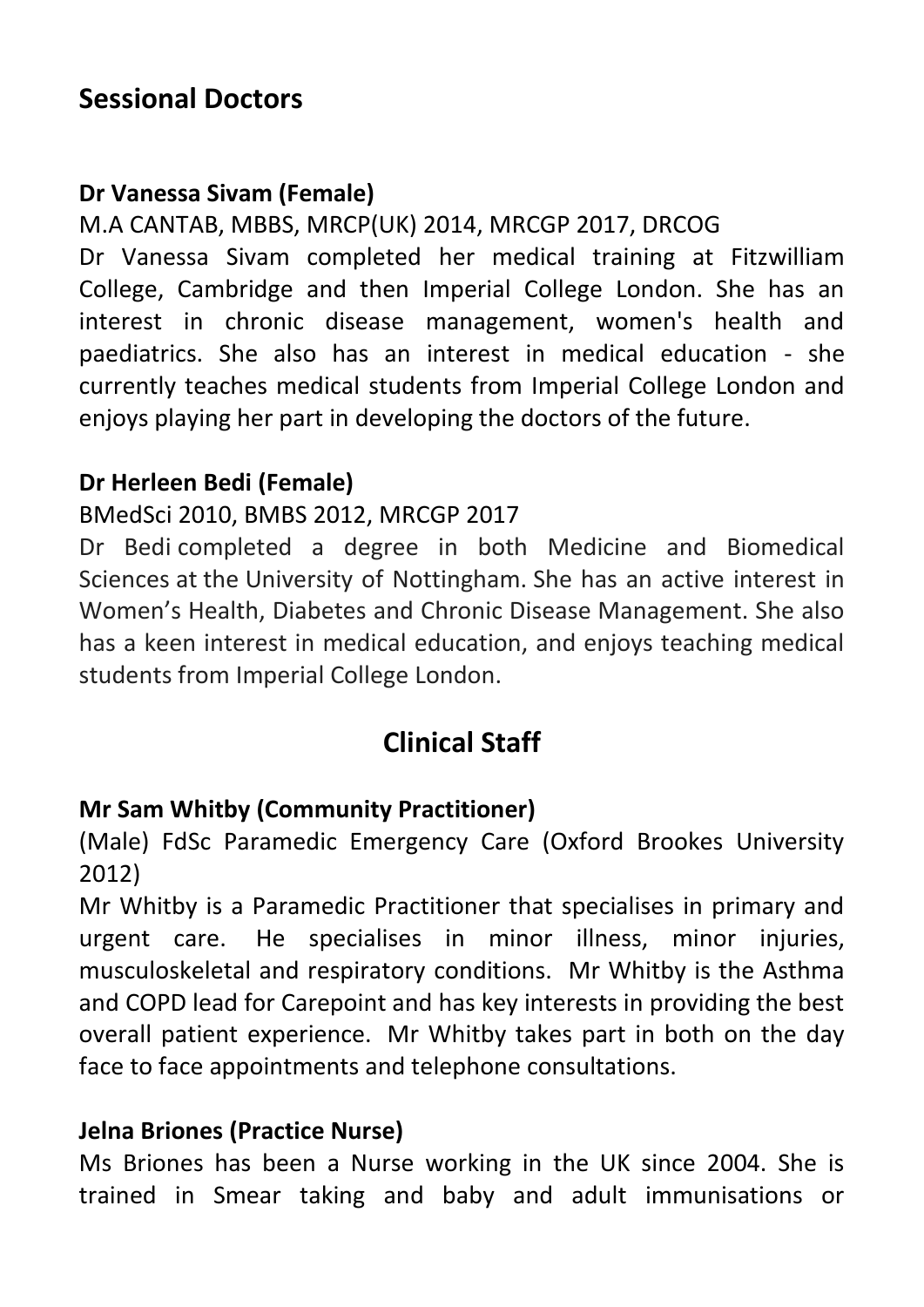injections. She is currently undertaking a course in Management of Minor Injuries and Illnesses at Coventry University, which is hopes will help her provide this service at Carepoint Practice.

### **Ms Tracy Cox Health Care Assistant (HCA)**

Ms Cox has been a HCA since Nov 2016. She provide routine wound care, diabetic monitoring, asthma and COPD monitoring reviews, smoking cessation, and injections (flu/B12/pneumonia/shingles). Her interests are in blood pressure and wound care management

## **Administrative Staff**

### **Senior Receptionist**

Jenny Berry is the longest serving member of the team and has worked her way up to Reception Supervisor. She has worked hard on behalf of patients to ensure that they receive the care they deserve, and oversees all daily matters including patient complaints.

### **Reception Team**

Reception and Administrative teams provide an important link for patients with the practice and are your initial contact point for general enquiries. Our staff are fully trained to help you, and will require some information about your medical problem to help them better direct you. They can provide basic information on services and results and direct you to the right person depending on your health issue or query. Receptionists make most of the patient appointments with the GPs and nurses. They also perform other important tasks such as issuing repeat prescriptions and dealing with prescription enquiries, dealing with financial claims, dealing with patient records and carrying out searches and practice audits.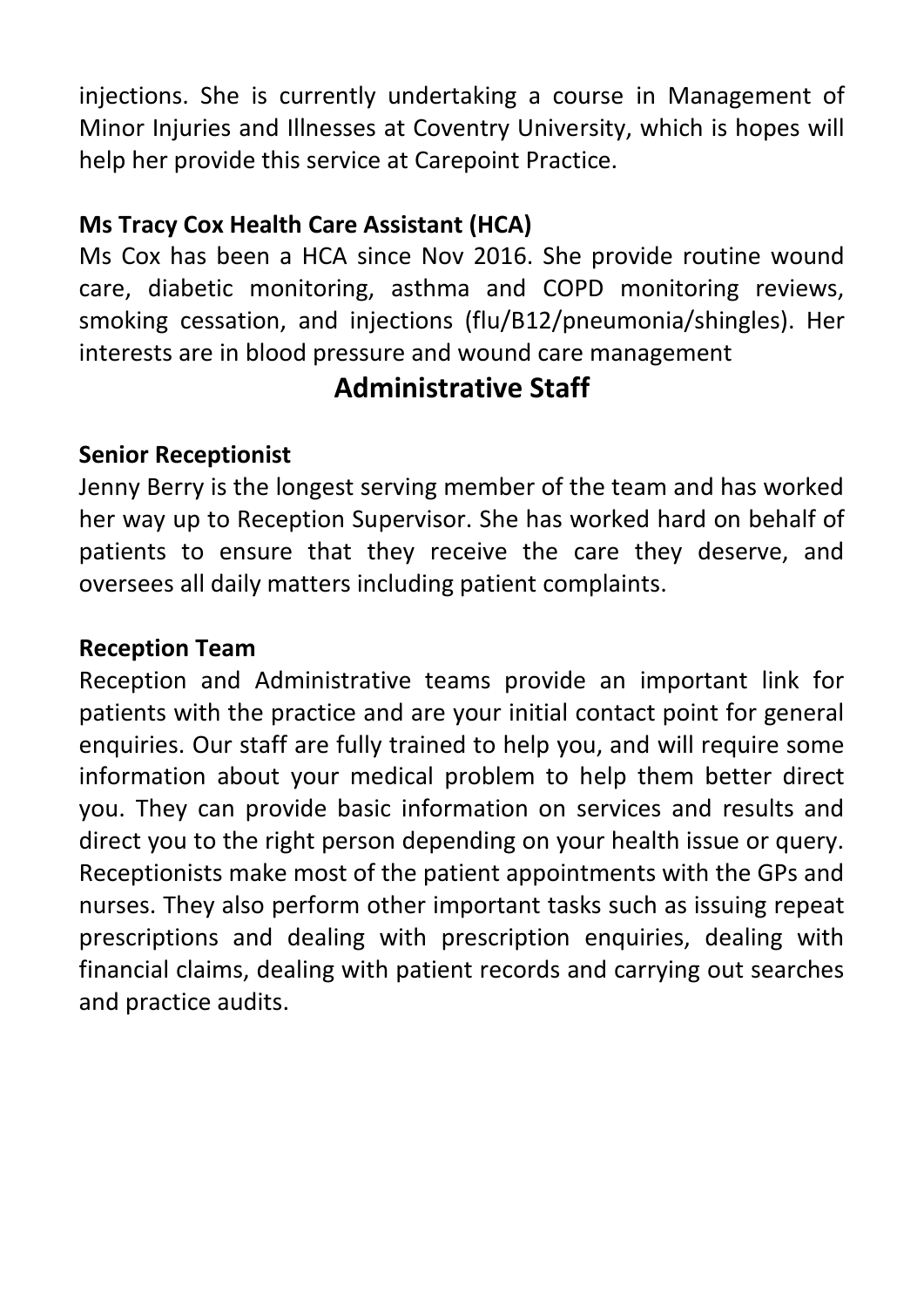# **Patient Charter**

The Carepoint Practice is committed, in consultation with its patients, to providing the highest standards of medical care. We believe the best way to achieve this is by working together.

To this end, we will...

- Treat you as an individual and give you courtesy, respect and attention at all times.
- Treat you as a partner in the care and treatment you receive.
- Following discussion, provide you with the most appropriate care and treatment given by our suitably qualified team.
- Refer you to a consultant suitable to you for hospital treatment or for a second opinion.
- Give you full information about the services we offer, in particular anything which affects your health and care.
- Give you access to your health records, subject to any limitation in law, regarding them as strictly confidential.
- Maintain our premises to provide the necessary care including access for disabled patients.
- Respect cultural differences of ethnic minorities.

To help us to help you we ask you to…

- Ask if you do not understand or are unsure about anything to do with your treatment.
- Give as much information as you can about your past illnesses, medication, hospital attendances and admissions, and anything else which is relevant.
- Keep your appointments and tell us as soon as possible if you cannot keep them.
- Only request a home visit if you are housebound and make that request before 10AM.
- Let us know if our standards fall so that we can put things right.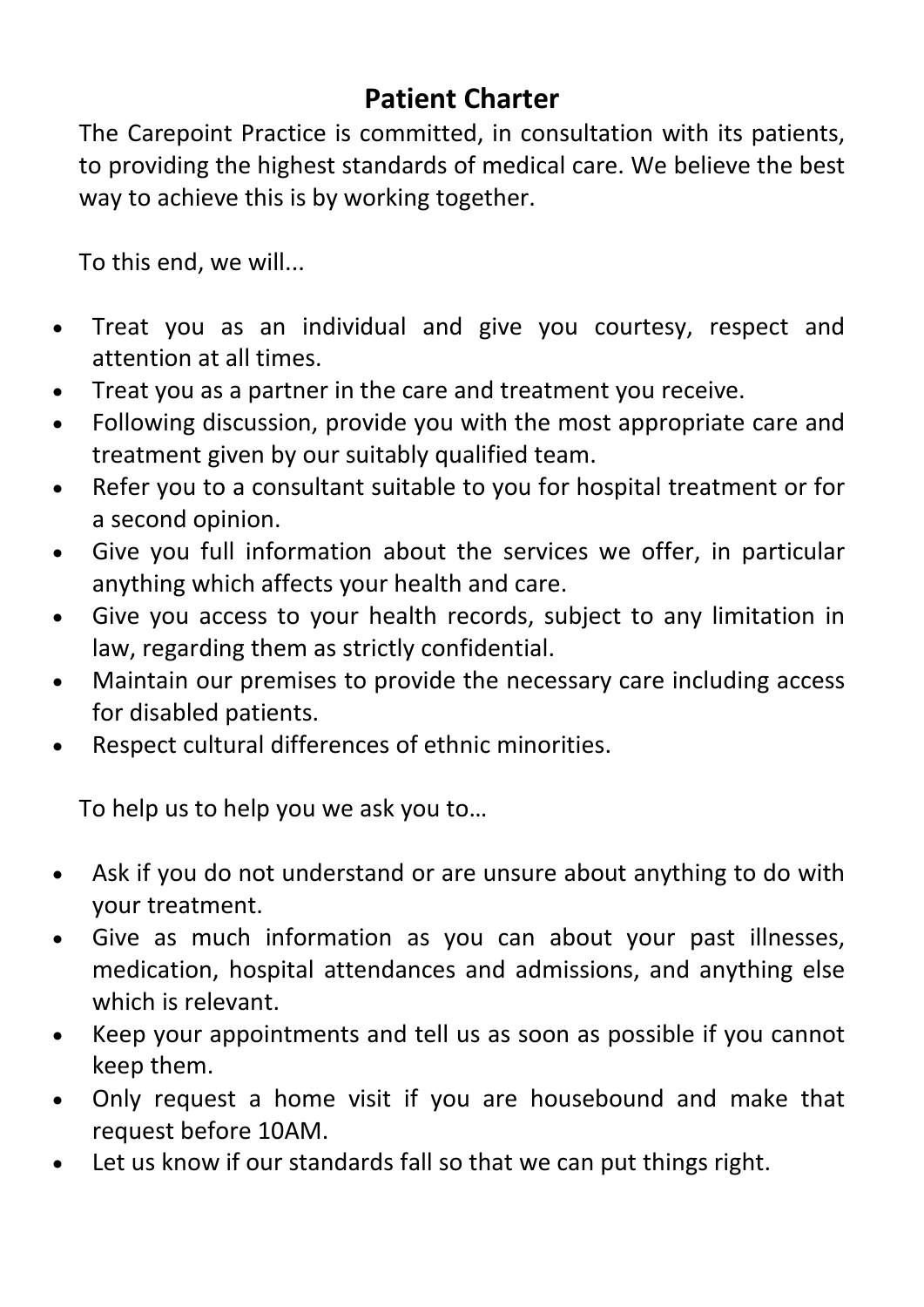# **Our Aims and Objectives**

- To provide high quality, safe, professional primary health care services to our patients within the NHS.
- To work in partnership with our patients, their families and carers towards a positive experience and understanding, involving them in decision making about their treatment and care.
- To treat patients as individuals and with the same respect we would want for ourselves or a member of our families, listening and supporting people to express their needs and wants and enabling people to maintain the maximum possible level of independence, choice and control.
- To focus on disease prevention by promoting health and wellbeing
- To work in partnership with other agencies to tackle the causes of, as well as provide the treatment for ill health and where appropriate involve other professionals in the care of our patients.
- To encourage our patients to communicate with us by joining our patient forum, talking to us, participating in surveys, and feeding back on the services that we offer.
- To ensure all staff have the competency and motivation to deliver the required standards of care ensuring that all members of the team have the right skills and training to carry out their duties competently.
- To take care of our staff offering them support to do their jobs and to protect them against abuse.
- To provide our patients and staff with an environment that is safe and friendly.
- To operate on a financially sound basis to ensure to longevity of our service to both our staff and patients.
- To be an organisation that continually improves what we are able to offer patients as guidance evolves.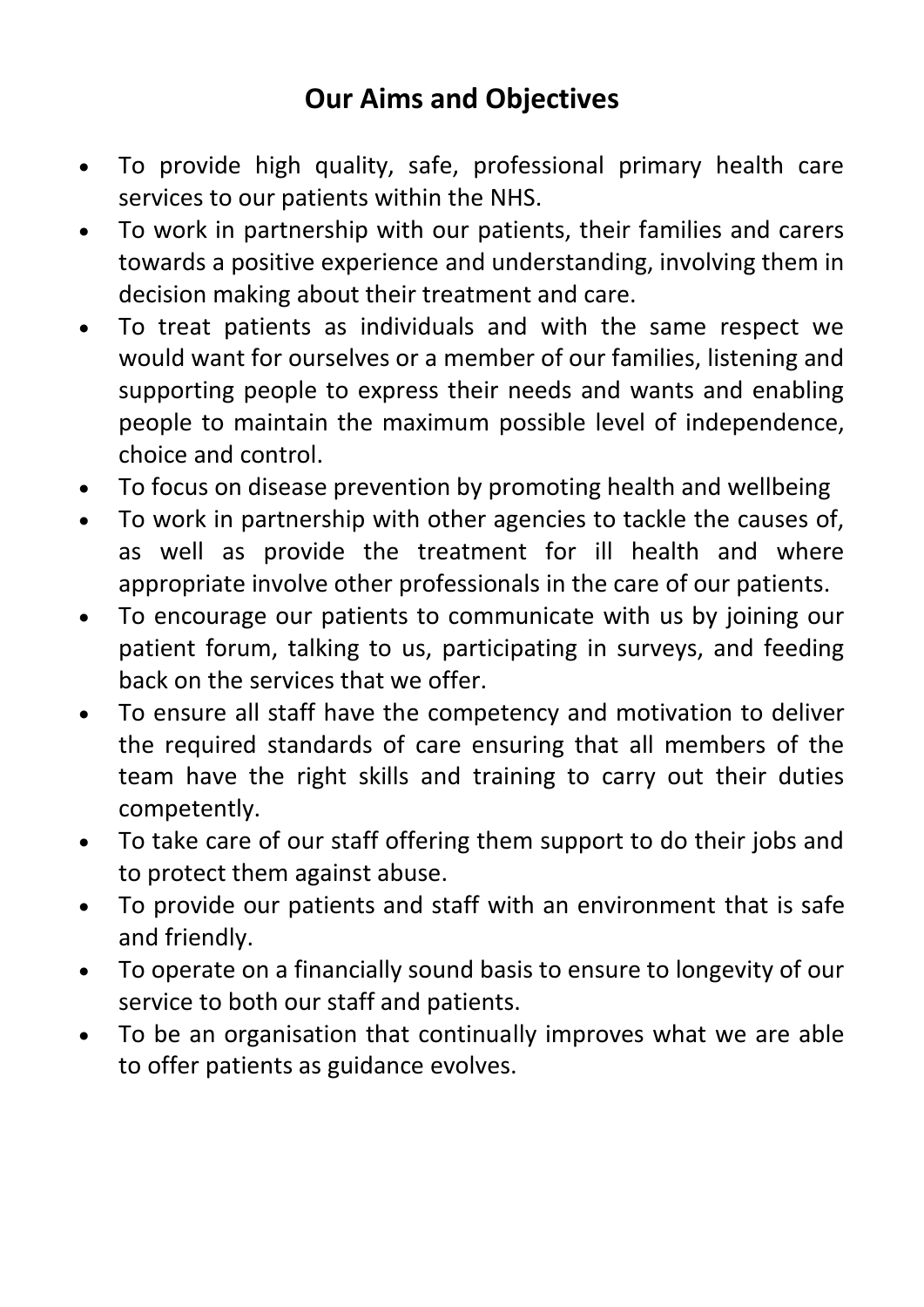# **How to Register As a Patient**

If you wish to register with us, please bring in your medical card or ask the receptionist for a registration form and a medical (adult and/or child) questionnaire. Alternatively, please go to our website and download the forms.

#### **New Patients**

All new patients wishing to register with the practice should provide proof of identity and residency when submitting an application form. For proof of identity we accept birth certificates or a valid passport. Proof of residency can be in the form of an up to date utility bill, bank statement, credit card statement, tenancy agreement, solicitor's letter regarding purchase of property or employment. However, patients who are unable to provide these identity documents will not be refused registration.

### **Change Of Name/Address/Phone Number**

Please notify us of any changes as soon as possible so that we can amend our records accordingly. Complete our change of address form at reception.

### **Online Services Via Patient Access**

At Carepoint Practice, we aim to offer everyone in our care a high quality service and therefore we have made patient access (an online web portal) available to all our patients.

With patient access, you can now access our services (mentioned below) at home, work or on the move — wherever you can connect to the internet. What's more, because patient access is a 24 hour online service you can do this in your own time, day or night.

Book an appointment.

- Order repeat prescriptions.
- Change your address details.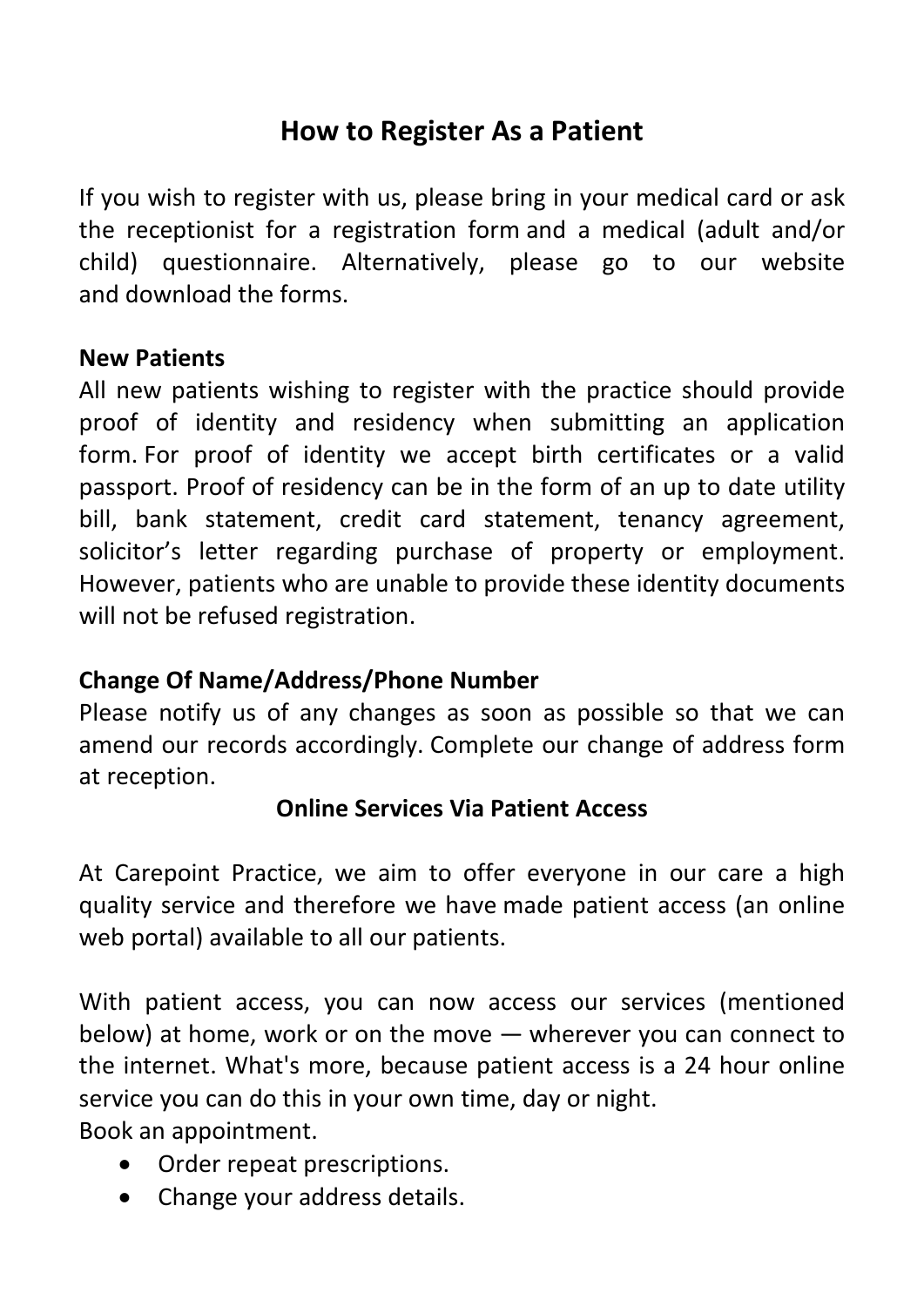To register for this service please speak to a member of reception or download the forms from our website

## **Appointments**

Appointments can be booked in person, by telephone or via patient access. Appointments can be booked in advance, however if you require an appointment on the day, please make contact at 08:30. Our receptionist will ask you for your details and a brief description of the problem to help identify the most appropriate pathway. All telephone calls are recorded for monitoring and training purposes.

### **Triage System**

We operate a triage system service Monday to Friday for all queries whether acute or chronic problems. This means when you call reception, you will be asked for clinical information to help provide the clinician with enough information to be able to triage your appointment appropriately. Based on how your appointment is triaged, you may be offered a same-day face-to-face emergency appointment, an urgent face-to-face appointment that week, a routine appointment, a telephone consultation, a face-to-face appointment at our extended hours hub or may be redirected to another service. For telephone consultations, a clinician will phone you to discuss your problem and how to manage it. If there is a need to be seen we will arrange an appropriate appointment for you to be assessed

### **Extended hours hubs**

There are 3 hubs spread across the borough - Eastcote health centre (north); Uxbridge health centre (central) and Hesa centre (south) whereby practices can book their patients but there is limited availability. The service is open Monday to Friday from 6:30pm-8pm and 8AM-8PM on weekends (between 3 hub sites).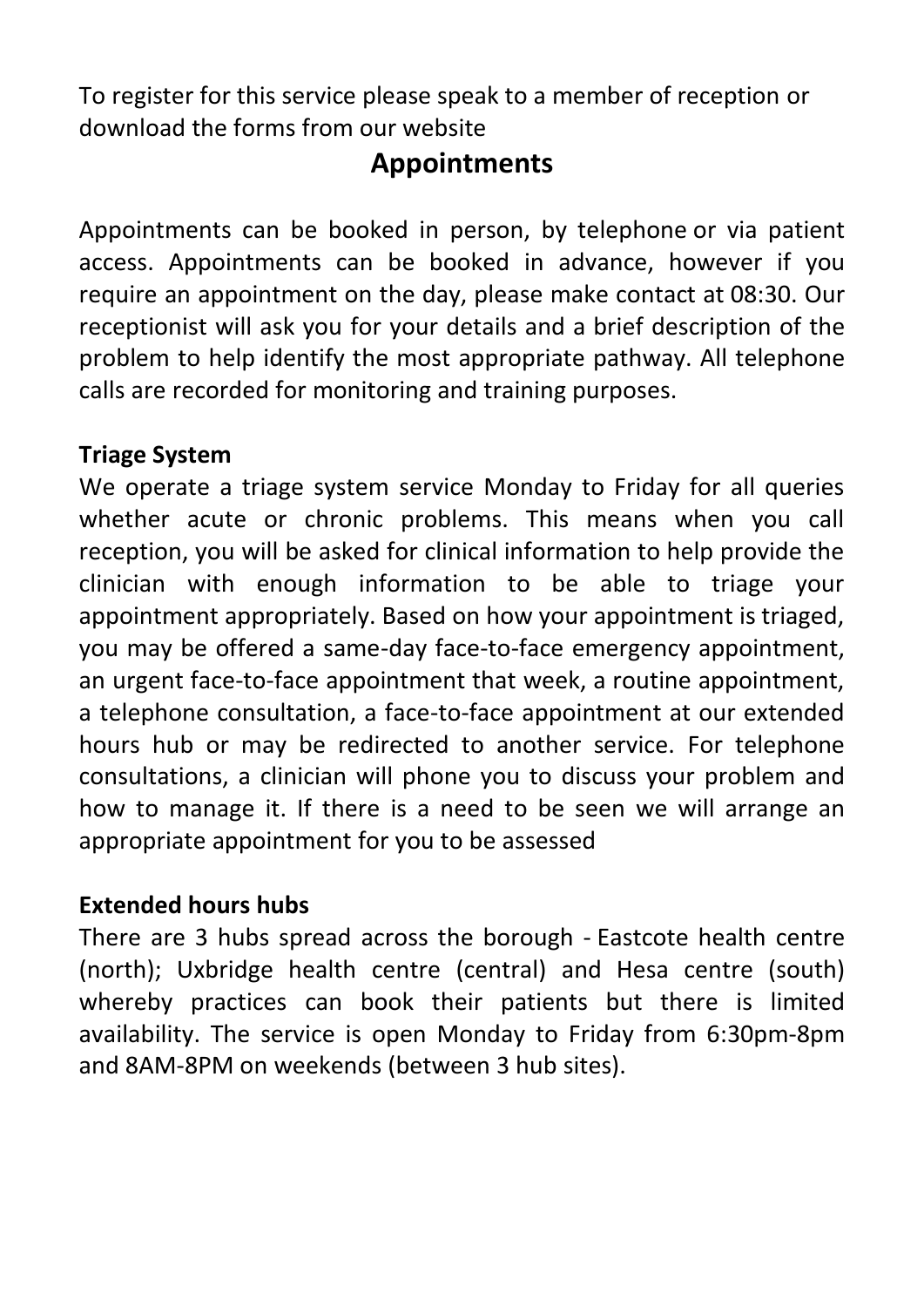#### **Face To Face Consultations**

To make the best use of your ten minute consultation, please arrive in good time and have your outdoor clothing removed. If you have several things to discuss briefly explain this at the beginning of the consultation so that the doctor can identify the most important problems and deal with as many as possible given the time available.

If you arrive more than ten minutes late for your appointment then it is at the Clinicians discretion whether and when you will be seen.

Please appreciate that the clinicians are allocated 10 minute appointments for each patient. If you have more than one medical problem, please tell the clinician at the beginning of the consultation, and expect only the most serious problems, or those that are linked to be managed in that consultation. The clinician must take a history, may have to perform an examination, give a diagnosis, agree a management plan, prescribe medication and ensure your understanding. It is not safe to cover more than one medical problem.

Please arrive promptly and be patient if the clinician is running late. Our reception team will try and keep you informed where this is the case.

Missed appointments: every appointment in the NHS is valuable. If you cannot make an appointment it is essential that you contact the practice or the hospital as soon as possible so that your appointment is not wasted and is given to someone who really needs it.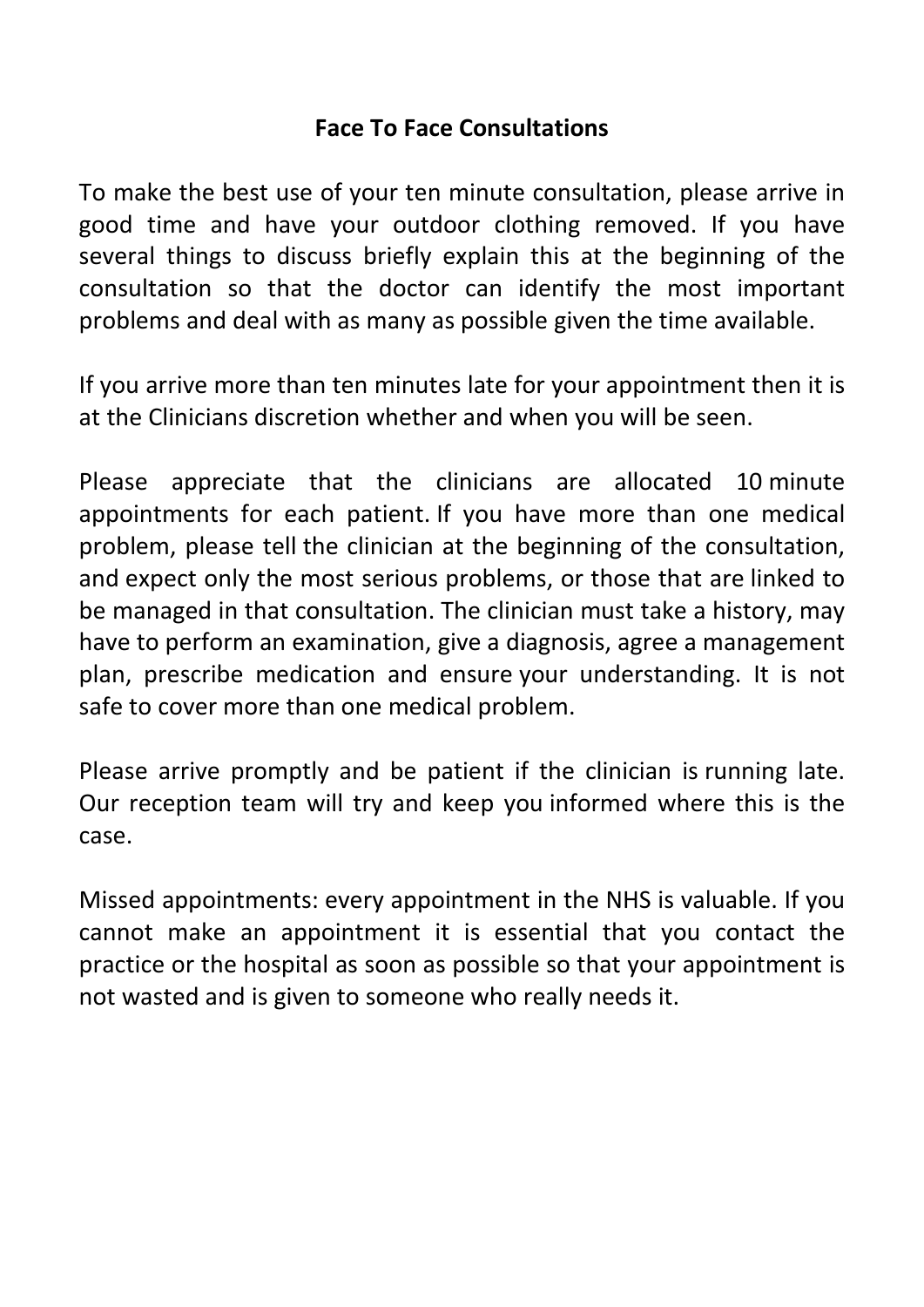## **Chaperones**

If you wish, you may have a third person present (a chaperone) when the doctor or nurse examines you. This could be a friend or relative or a member of our staff. If you would like us to provide a chaperone, please let the clinician know. If you decide you want a chaperone during the consultation we will try to oblige, however, we may have to ask you to come back on another occasion when one is available

### **Home Visits**

This facility is available for patients who are bed-bound. Please phone before 10.00AM for a home visit, giving our receptionist details of the problem. A Clinician will call you back to discuss your problem and the best course of management; if this requires a home visit it will be arranged.

## **Medication – Prescriptions**

### **Requesting Medication**

Medication must be ordered in writing either via email [\(hillccg.carepointprescriptions@NHS.net\)](mailto:hillccg.carepointprescriptions@nhs.net), on our website or via patient access or in person at Reception (with a prescriptions request slip).

### **Repeat Medication**

Please allow 48 hours (two working days) for all repeat or urgent prescription requests to be completed. To allow us to answer questions that may arise from your request in a timely manner and reduce chances of you not receiving your medication, we suggest you make requests five days before you run out of medication. If the item is requested early please provide a reason. If you have run out of medication you can speak to your pharmacy who may be able to issue an emergency supply.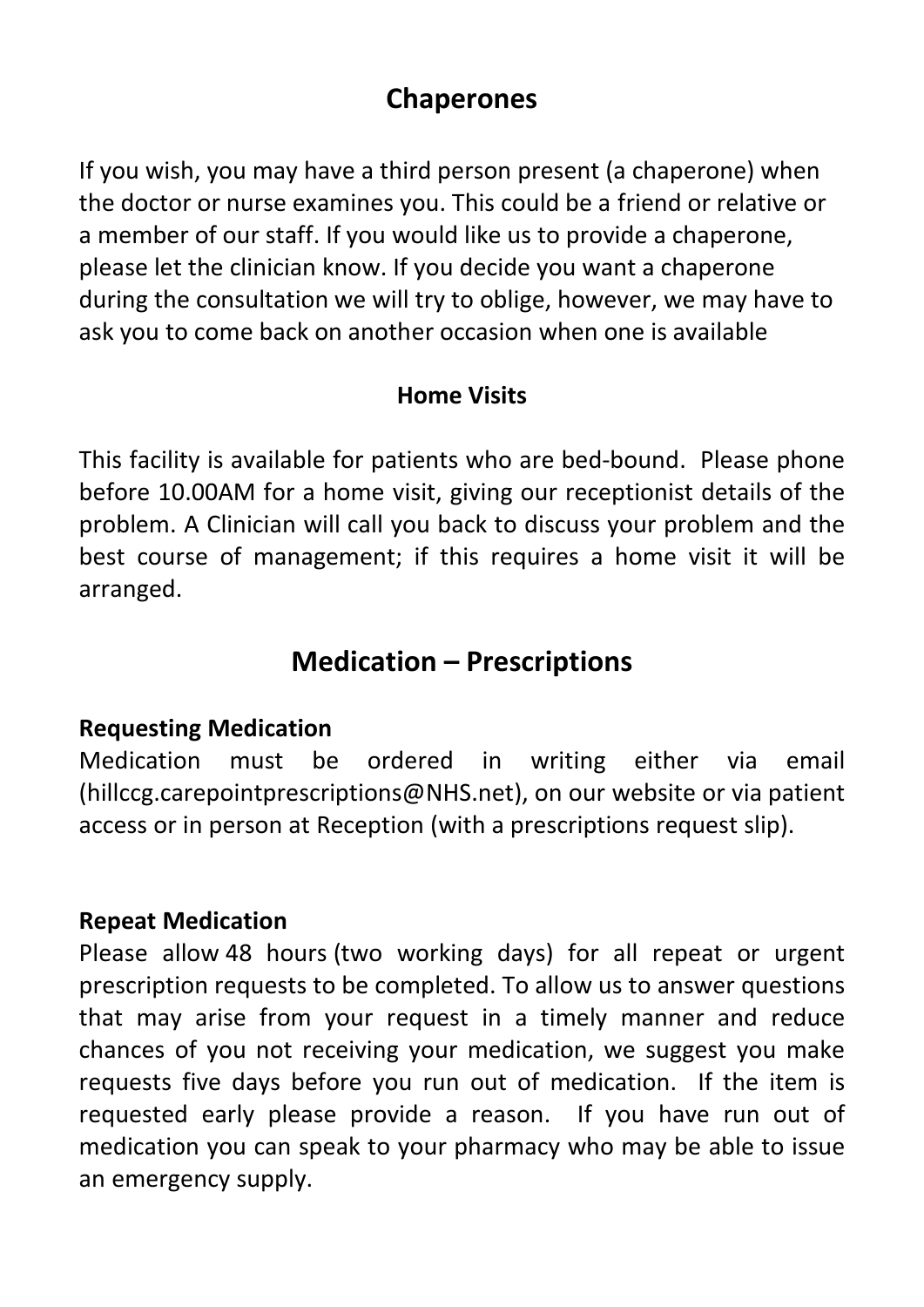### **Repeat Dispensing**

Once we have completed an annual review (blood tests and blood pressure levels), we can for many drugs place them on a system called repeat dispensing (RD). This means that on your first request after an annual review we shall send a year's supply of prescriptions to your pharmacy. During this time you do not need to request the medication (if you do we shall inform you that your medication is on RD) and you can simply go to your chosen pharmacy where they will be able to dispense the medication. When they advise you that you are now receiving your last RD, you should request your medication direct from Carepoint on the following occasion.

### **New or one-off prescriptions not under repeat**

If the item is not a routine repeat request please give a reason for your request, otherwise there may be a delay whilst we try and contact you.

**Medication issued by a third party** (e.g. Consultant from an outpatient appointment, in AE, or post-surgery)

Medication prescribed by a hospital or private consultant must be collected directly from their hospital pharmacy using the prescription given – high street pharmacies are unable to dispense such prescriptions. We can usually take over the prescribing of most medications after we have received a letter from your specialist (normally after one month), but at the very minimum of two weeks of medication should be given to you. Please see [www.carepointpractice.NHS.uk/prescriptions](https://email.nhs.net/ecp/hillccg.carepointprescriptions@nhs.net/Organize/www.carepointpractice.nhs.uk/prescriptions%3chttp:/www.carepointpractice.nhs.uk/prescriptions%3e) for further information.

### **Electronic prescribing (EPS)**

We advise you to set up electronic prescribing so that your prescriptions are sent directly to your pharmacy of choice. It also means prescriptions cannot be lost. If you would like this service initiated please note the name and address of the pharmacy on your request, alternatively you can ask your pharmacy to set this up on your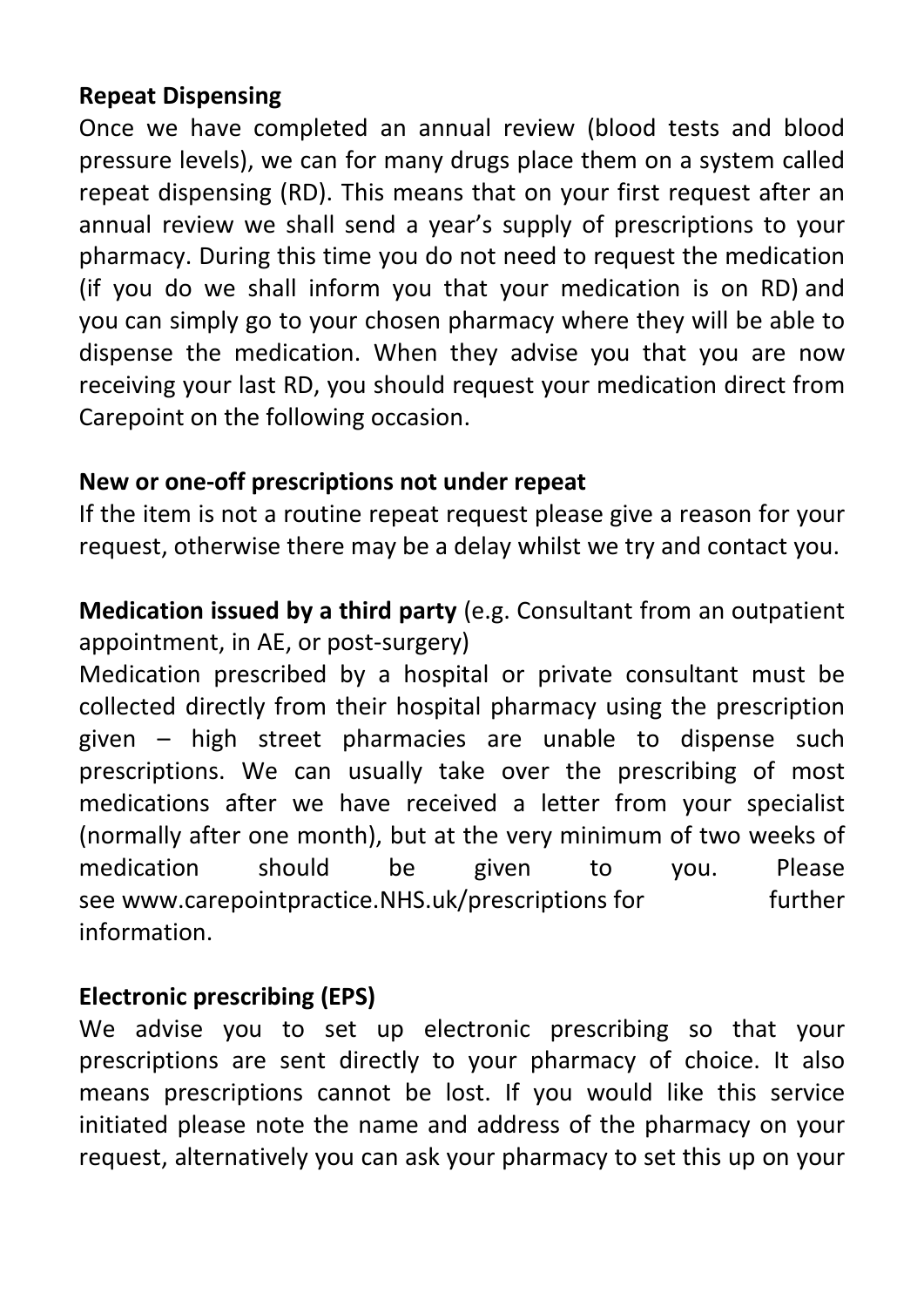behalf. You don't need a computer to use eps and can change your nomination or cancel it and get a paper prescription.

#### **New Changes**

The CCG has asked all GP practices to take over managing prescription requests from pharmacies. They believe that patients should be in control of requesting their repeat medicine(s) as they or their Carer know best about which medicines are required or running out. They believe that overall it will reduce waste and save a worthwhile amount of money for the NHS by reducing medication requests that are not required. We will continue to work with pharmacies to order medication on your behalf where you fall into a vulnerable group, such as if you have learning disabilities, mental health conditions, dementia, or are unable to access any means of ordering your own medication.

### **Booking Investigations**

### **Bloods tests**

Northwood Health Centre - phlebotomy department at Reception on the left of the entrance or call 01895 488 830 Wendy Ward (children) at Hillingdon Hospital - 01895 279 530 Mount Vernon Hospital (walk in 07:00 – 16:45 weekdays): 0208 864 3232

| X-ray             | Mount vernon hospital - 09:00 - 16:00 (daily)       |
|-------------------|-----------------------------------------------------|
| <b>Ultrasound</b> | They will contact you directly with an appointment  |
| <b>ECG</b>        | Call 01923 844 468 to book at Mount Vernon Hospital |
| <b>CT and MRI</b> | Scans cannot be organised by the GP                 |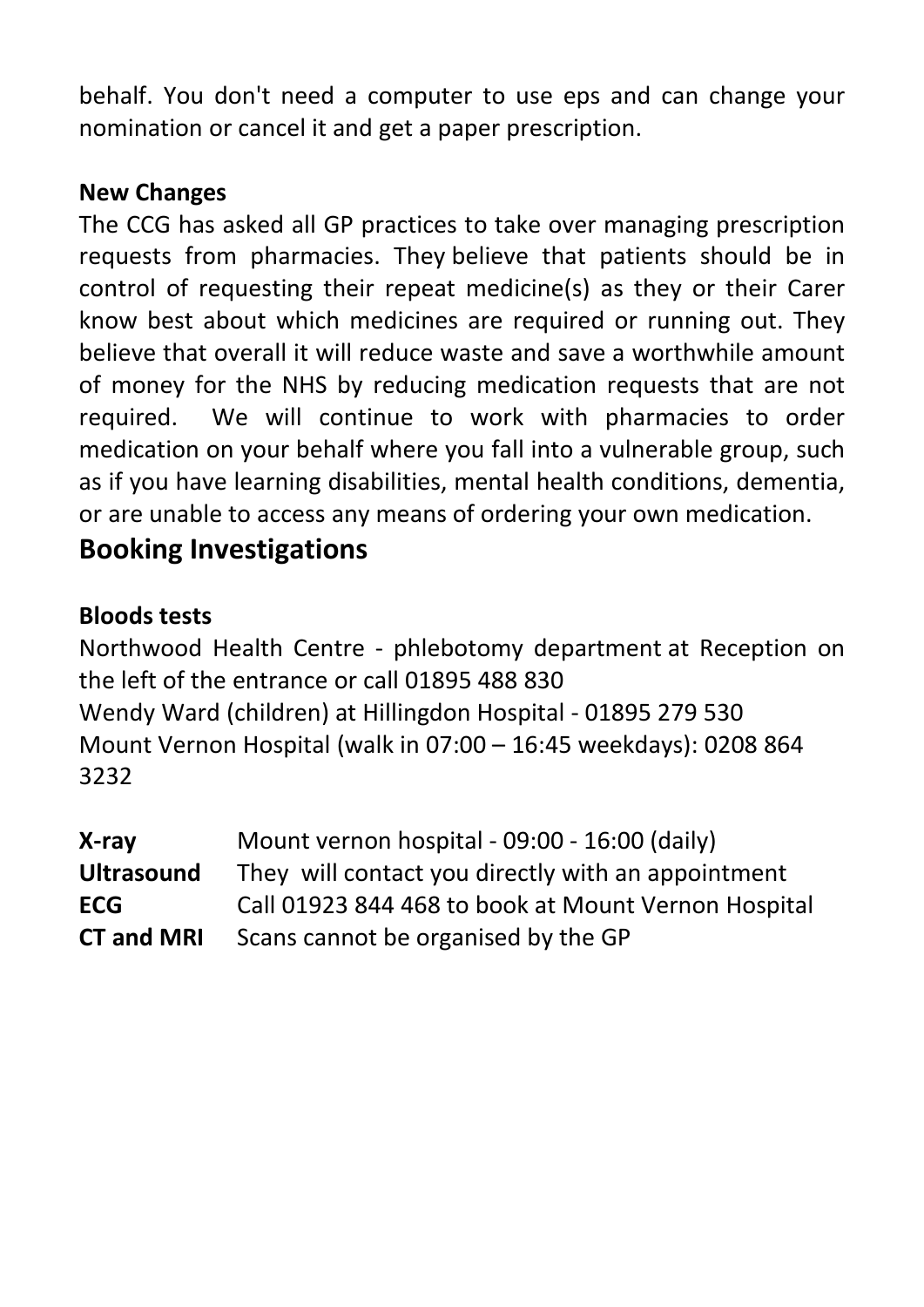# **Test Results**

We can only give results for investigations that we have ordered. For tests requested by Carepoint, if you have any abnormal results and an action is required from you, we will contact you within a week. However, if there is something seriously wrong we will contact you within 24 hours with a management plan.

For annual reviews, if you have not heard from us within two weeks then it is likely no further management is required, however please call Reception to confirm. If you would like to know your results please telephone between 10.00AM and 3.00PM.

Please note: results will only be given to patients themselves or to the parents/guardian of minors if appropriate. If you have had several tests done, it is important that you check that all the results are back.

Test results usually take the following times to return from hospital:

| Blood and urine       | 1 week        |
|-----------------------|---------------|
| X-rays, US or ECG     | 3 weeks       |
| <b>Cervical Smear</b> | $3 - 4$ weeks |

If you have not received results for any hospital investigations such as MRI, CT, or endoscopies, please speak with your consultant directly.

# **NHS Referral**

In the majority of cases these are made via the national e-referral service (previously known as choose & book system). We will text you when the referral is made and you will be asked to come into the surgery to collect your booking paperwork and password. If you are unable to collect the booking paperwork and password please advise us and we will aim to provide the booking information over the phone.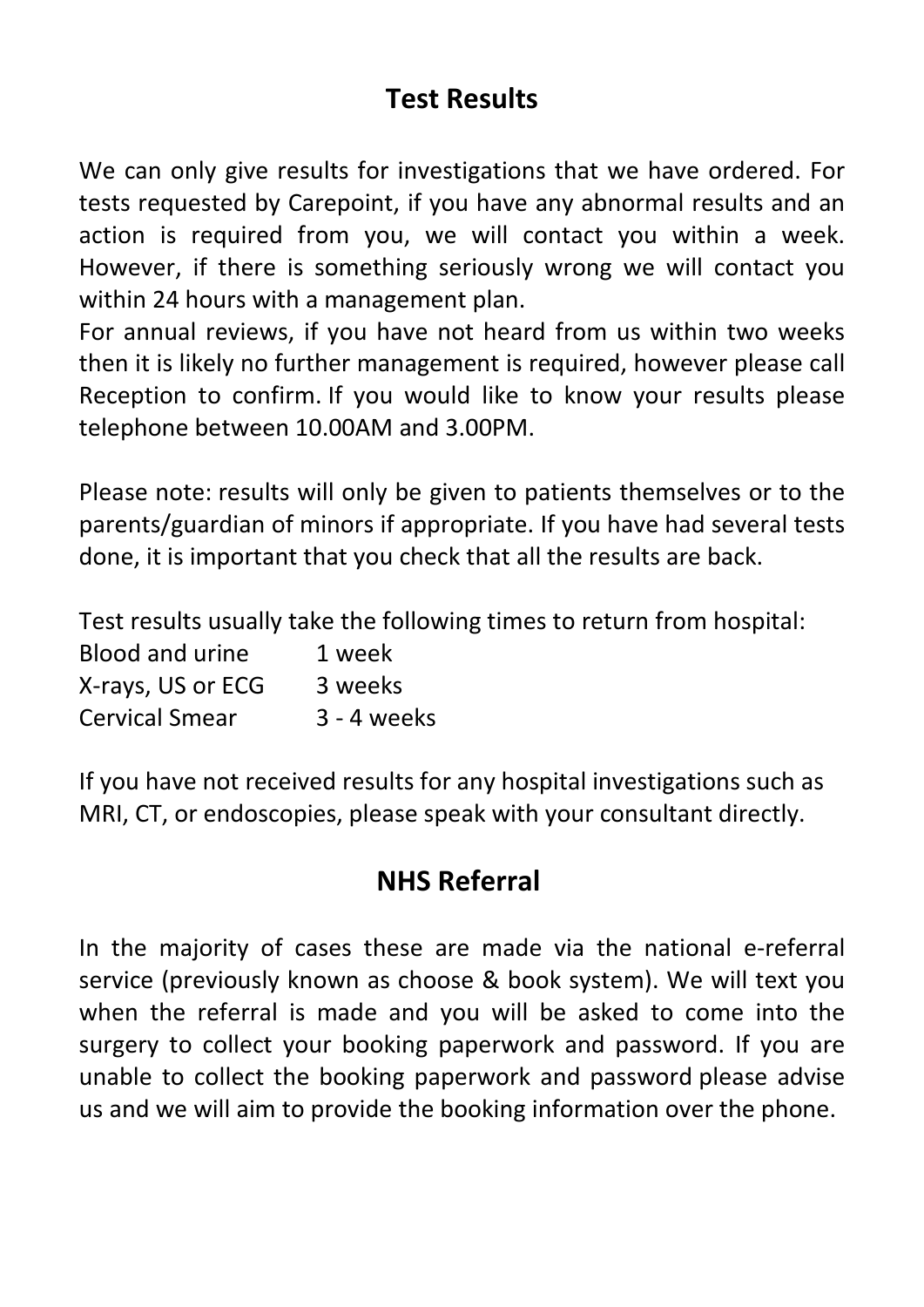If you have not heard from anyone within 2 weeks, please contact the practice, unless this was a referral for suspected cancer when you should contact us within 2 days.

In summary, your specialist is responsible for:

- Looking after all your investigations and giving you the results
- Providing prescriptions for a minimum of two weeks or until we receive a letter
- Issuing a sick note if required for the correct duration
- Providing you with a follow up appointment if necessary
- Download this leaflet as a reminder

### **Missed appointments**

If you miss your appointment for whatever reason, please contact the hospital and organise another appointment. Your GP is not responsible for this missed appointment and does not need to refer you again.

# **Private Referral Letters**

Private referral letters can take up to two working days to prepare. Please make sure you have collected your letter before booking you appointment.

If you would like to request a private referral letter (no charge payable, although your GP will have to agree that a referral is necessary) please book a consultation.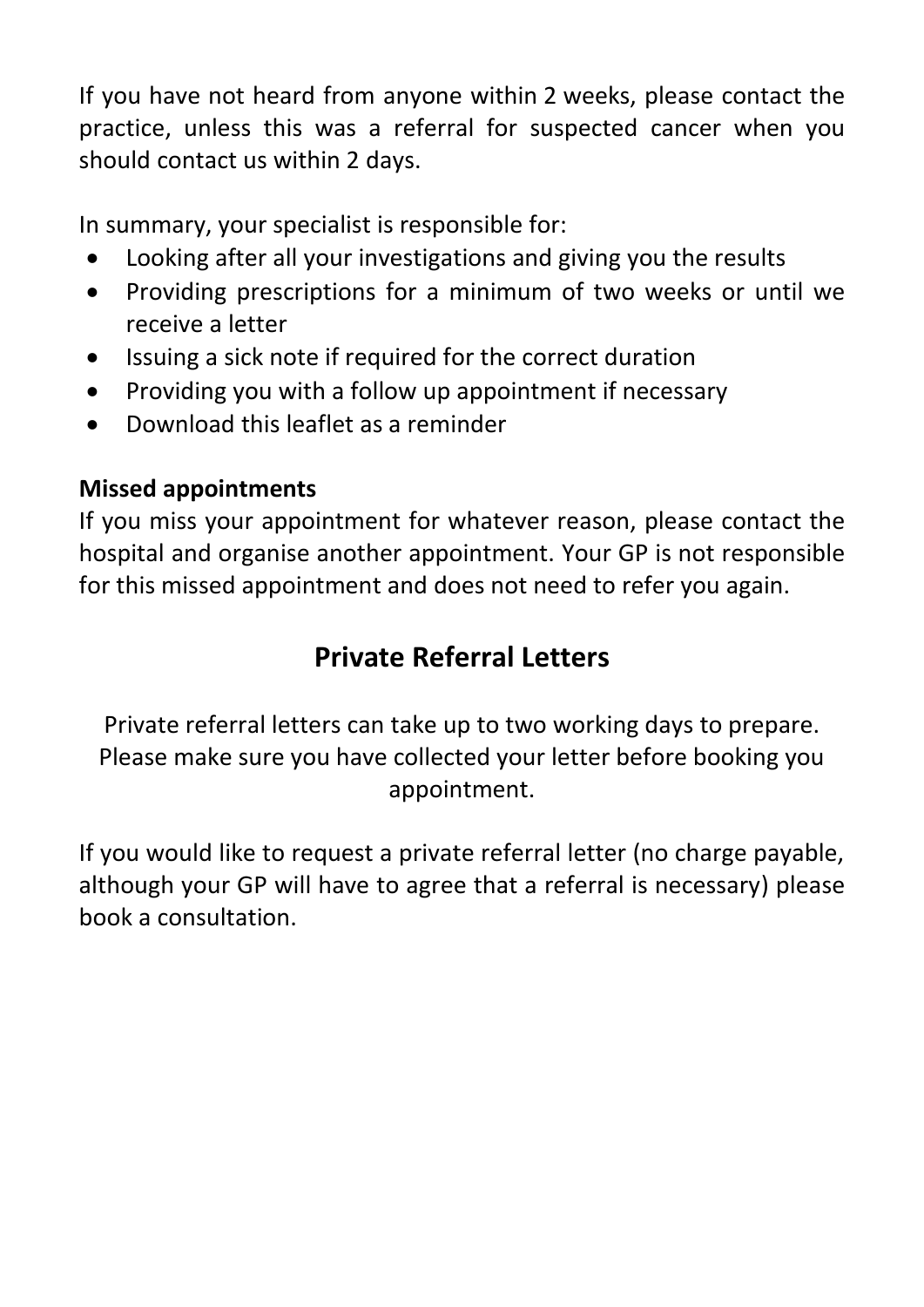# **Sick Certificates**

If you have taken time off work and require proof of sickness for your employer or for social security reasons, then you have three options available:

1. You do not require a NHS medical certificate for any illness lasting less than seven days. If you have taken less than seven days off work, your employer should provide you with a form to complete or you can download and complete a statutory sick pay form (see our website).

2. If you have taken less than seven days off work and a statutory sick pay form is not enough proof, then we can provide a private medical certificate, for which a £30 charge is payable. Please complete the [form](http://docs.wixstatic.com/ugd/90d15d_9f13fb26a1634ae0895576ad7aca59e1.docx?dn=Forms%20-%20Carepoint%20Private%20Letter%20Request%20Form%20v2.docx) and make payment. A medical certificate will be provided within seven days.

3. If you have recently had an operation or procedure and have been advised by the consultant to take time off work, you must obtain the medical certificate from that consultant for the specified time off. You should contact the secretary of the consultant in the first instance.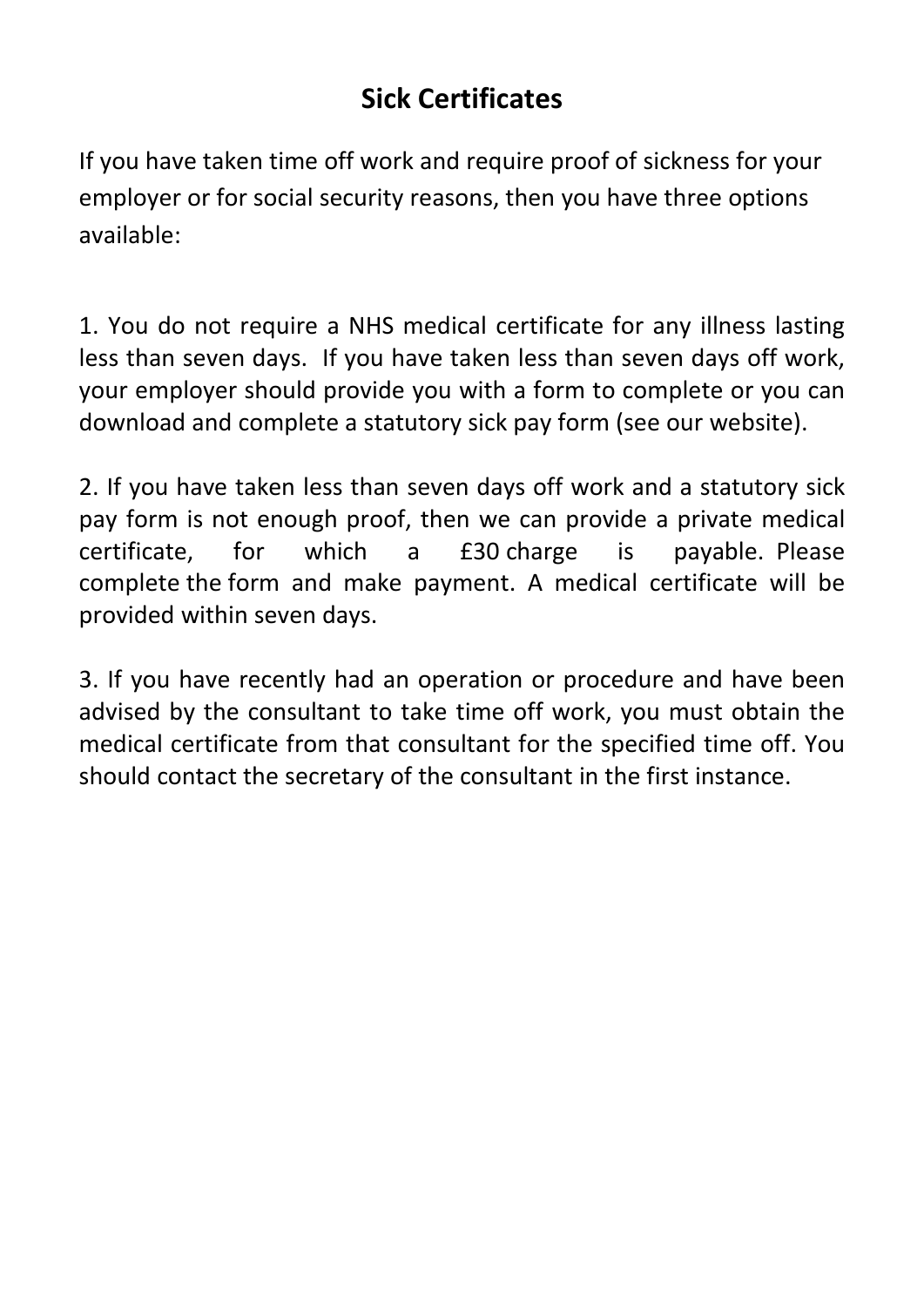## **Private – Non NHS Work**

The NHS does not cover certain services that we can provide for your convenience. Therefore you will be asked to pay a fee for non-NHS procedures such as:

- Pre-employment medicals
- Private letter for a third party
- Medical report/examination for fitness to drive
- Private certificates (eg private sick certificates)
- Insurance claim forms
- Holiday cancellation forms
- Some holiday vaccinations such as yellow fever
- A voluntary donation to a nominal charity is asked when requesting for copy of results.

This is not an exhaustive list - other services that we provide may incur fees. A list of charges is displayed at reception

# **Private Letters**

If you would like a letter written by the GP practice on your behalf to a third party, a charge will be payable.

Please complete the Private Letter Request form, print out and bring to the surgery. Once payment and the form have been submitted to the reception, a letter will be provided but will take a minimum of seven working days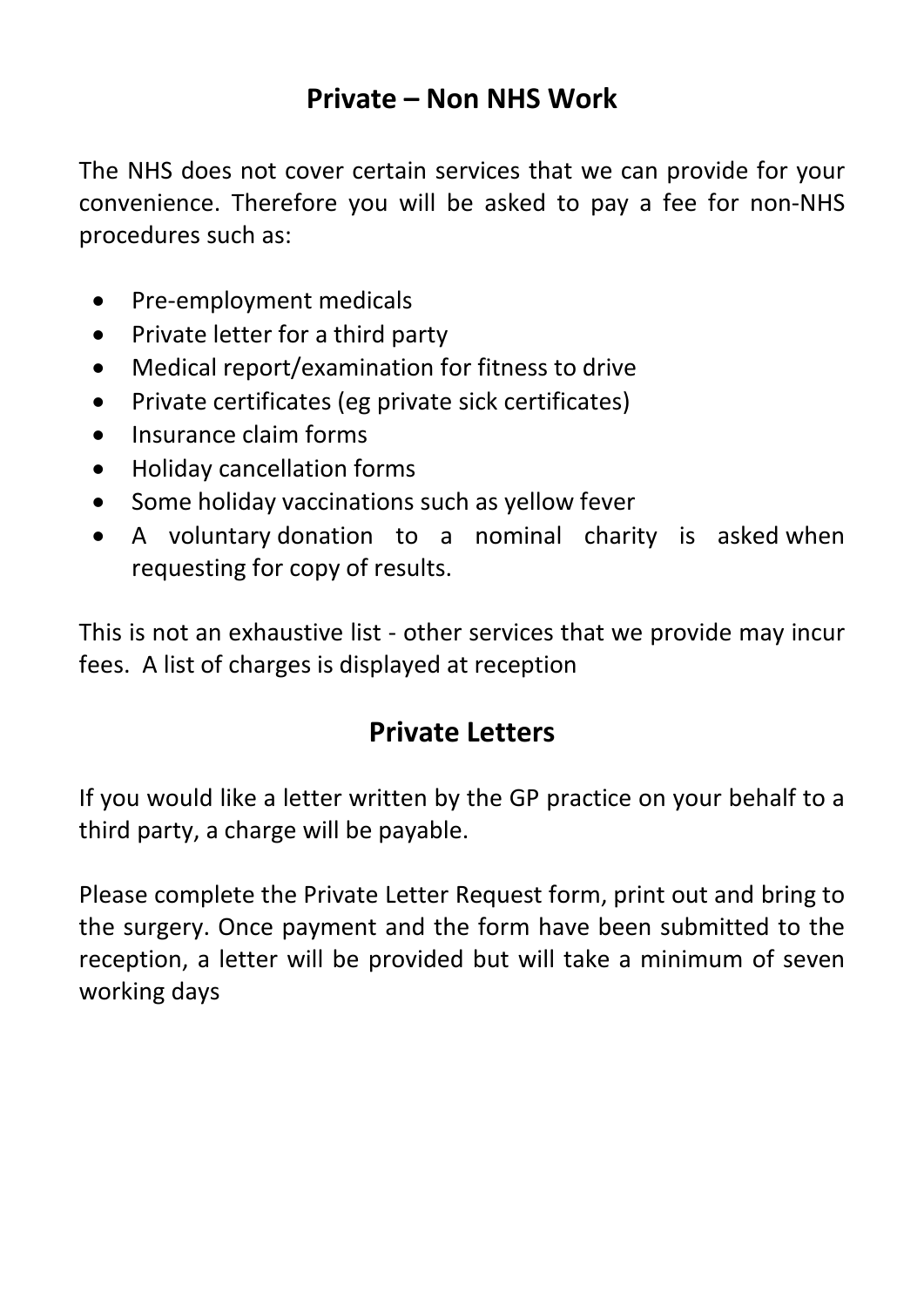## **Essential Services**

We provide essential services for people who have health conditions from which they are expected to recover, chronic disease management and general management of terminally ill patients in conjunction with the palliative care team.

#### **Additional Services**

Our additional services include:

- Cervical cytology screening
- Contraceptive services
- Child health surveillance
- Paediatric Phlebotomy

#### **Enhanced Services**

Our enhanced services include:

- Atrial Fibrillation Management
- Antenatal Immunisations
- Childhood vaccinations
- Influenza, Shingles and Pneumonia vaccination
- End Of Life Care
- Diabetes Management
- DMARD Monitoring
- DOAC Monitoring
- Latent Tuberculosis Detection
- Learning Disability Health Checks
- LHRH Injection Therapy
- Methadone Shared Care
- NHS Health Checks
- Prostate Cancer Monitoring
- Wound Care

#### **Other Services**

Our Practice also offers services including:

- Asthma clinics
- Child health and development reviews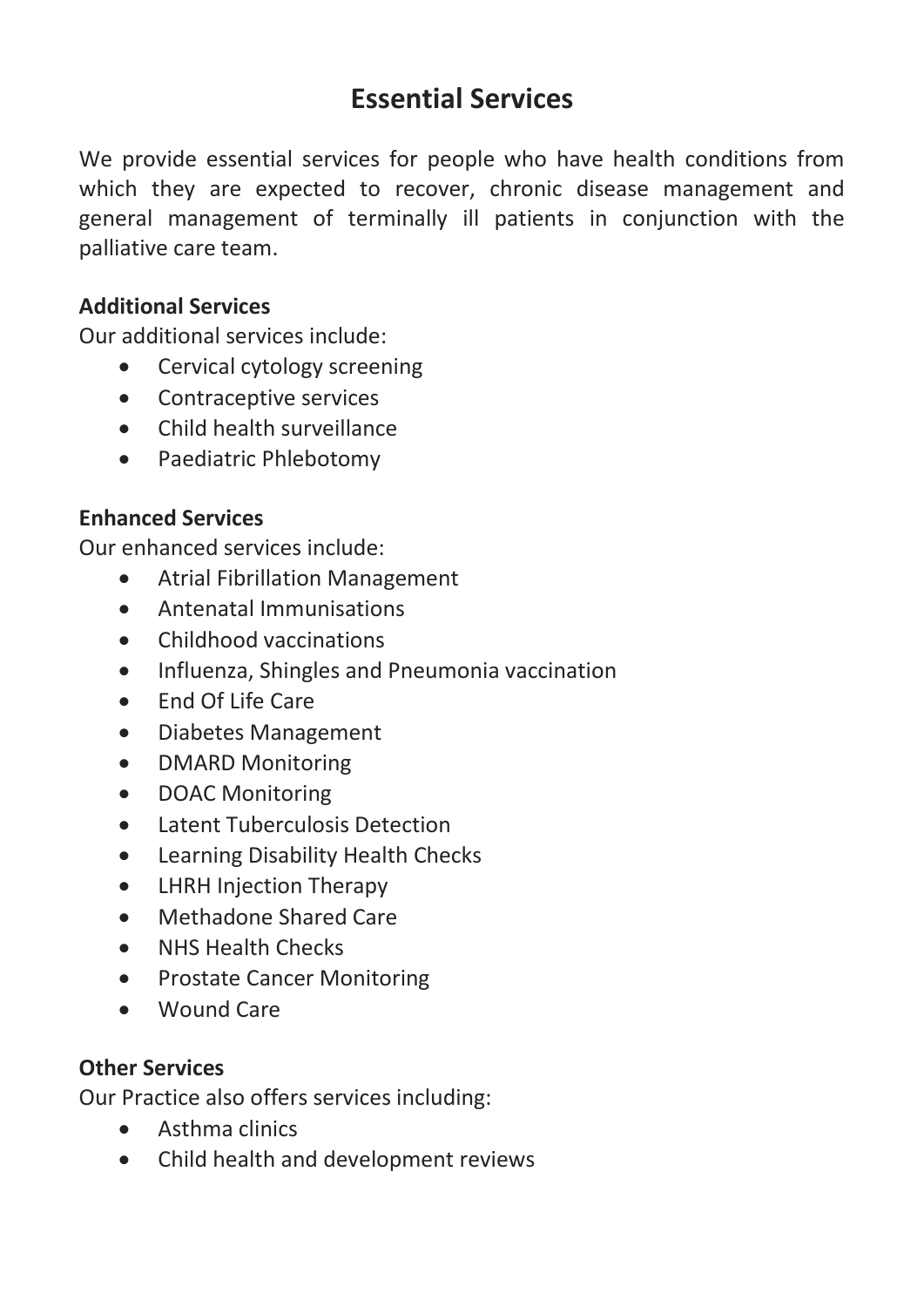- Chronic obstructive airways disease clinics Lung Testing (Spirometry)
- Coronary heart disease clinics
- Dementia clinics
- Diabetes clinics
- **•** Epilepsy reviews
- Hypertension (BP) management
- Hypercholesterolaemia (cholesterol) management
- Medication Management
- Men's/ Women's health
- Mental health
- **•** Travel advice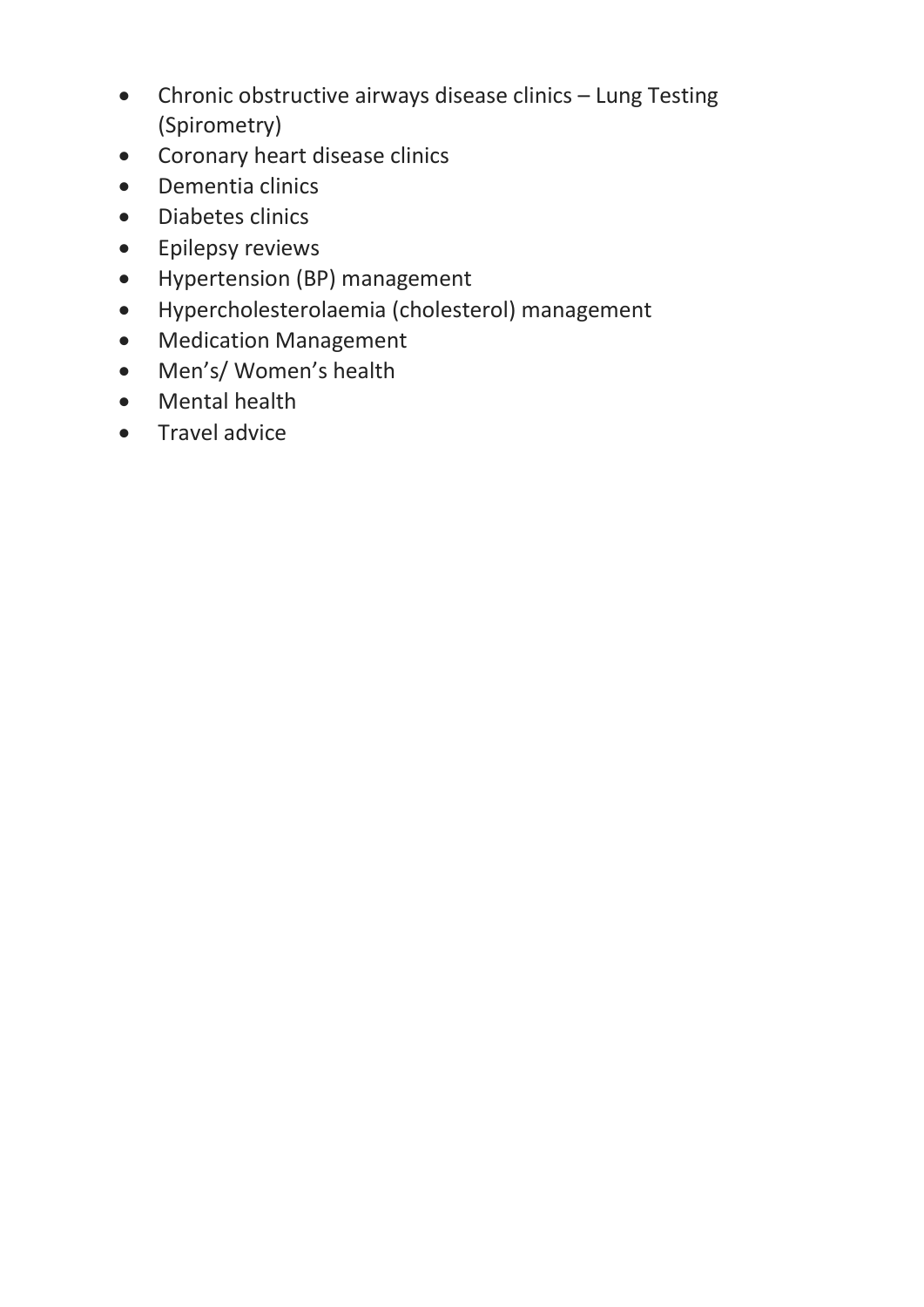# **Patient Participation Group (PPG)**

### **What Is A Patient Participation Group (PPG)?**

A group of registered patients and practice staff who meet frequently to discuss and make decisions about the practice and how it is able to service the community with improved healthcare services and facilities.

### **What Is The Purpose Of A PPG?**

PPGs act as representatives of the patient population and are a way of connecting general practice with the community it serves. This includes assisting the practice in organising health promotion events, working with local groups, and supporting annual flu clinics.

The overall aim of our PPG is to develop a positive and constructive relationship between patients, the practice and the community it serves, ensuring the practice remains accountable and responsive to all its patients' needs.

Together with our PPG we intend to:

- Provide resources and services for the good of the practice population which would not otherwise be provided by statutory services
- Encourage a spirit of self help and support amongst patients to improve their health and well being
- Improve communication between the service providers, the group and the wider population
- Promote a patient perspective and enable patients to access and make the best use of available health care.

### **How to be involved?**

We still need more people to join the group. If you are interested in becoming part of the Carepoint Practice PPG or have any questions, then please call.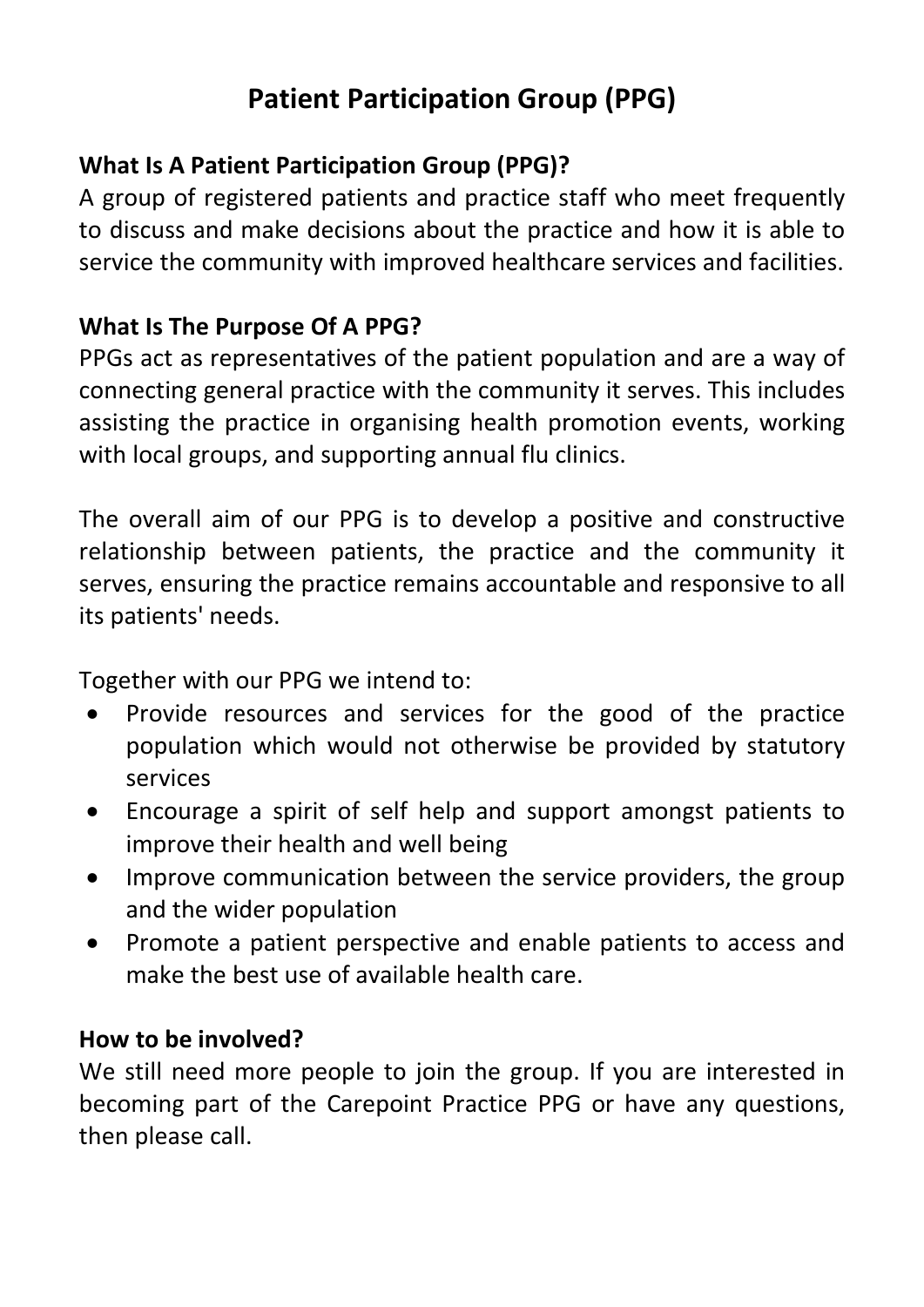# **Care Quality Commission (CQC)**

# **We are Rate Good**

The CQC inspect GP practices, and give them a rating to help you choose care. As well as GPs, they inspect out-of-hours or mobile doctor services, walk-in centres, minor injury units and urgent care centres. There are five questions they ask of all care services.

**Are they safe:** you are protected from abuse and avoidable harm

**Are they effective**: your care, treatment and support achieves good outcomes, helps you to maintain quality of life and is based on the best available evidence

**Are they caring**: staff involve and treat you with compassion, kindness, dignity and are they respect.

**Are they responsive**: services are organised so that they meet your needs.

**Are they well-led**: the leadership, management and governance of the organisation make sure it's providing high-quality care that's based around your individual needs, that it encourages learning and innovation, and that it promotes an open and fair culture.

These are at the heart of the way our service is regulated and they help us to make sure we focus on the things that matter to people.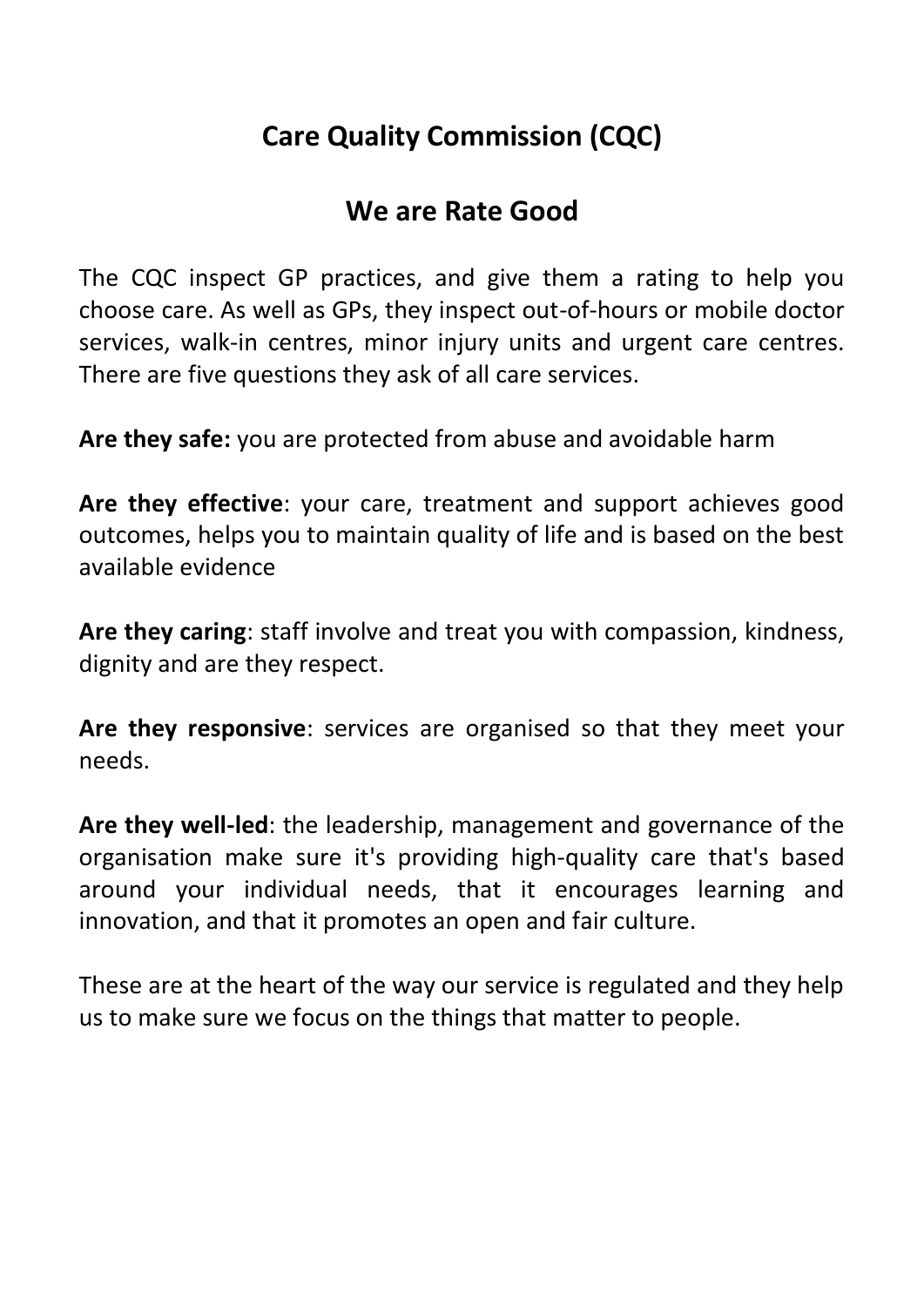## **Statement of Purpose**

The Carepoint Practice is a general practice partnership open to all patients living within our practice boundary in Northwood Hills and the surrounding areas. We work in partnership with our patients and our patient participation group to provide medical care for our patients.

We are a GMS practice offering primary care services to help patients manage and optimise general wellbeing, perform screening and prevent disease, and when necessary detect, diagnose and manage illness and disease. Our clinicians act as a patients' advocate, supporting and representing patients' interests to ensure they receive the best and most appropriate health and/or social care. Our clinicians may liaise with and refer to appropriate community and secondary care health services and specialists in a timely manner according to guidance to ensure patients receive a high quality of care. Where necessary, we will manage your medication requirements; perform annual health checks and blood tests, and ensure your records are kept up to date.

#### **Our Mission Statement**

To improve the health, well-being and lives of those we care for.

#### **Vision**

to work in partnership with our patients and staff, to provide the best primary care services possible working within local and national governance, guidance and regulations.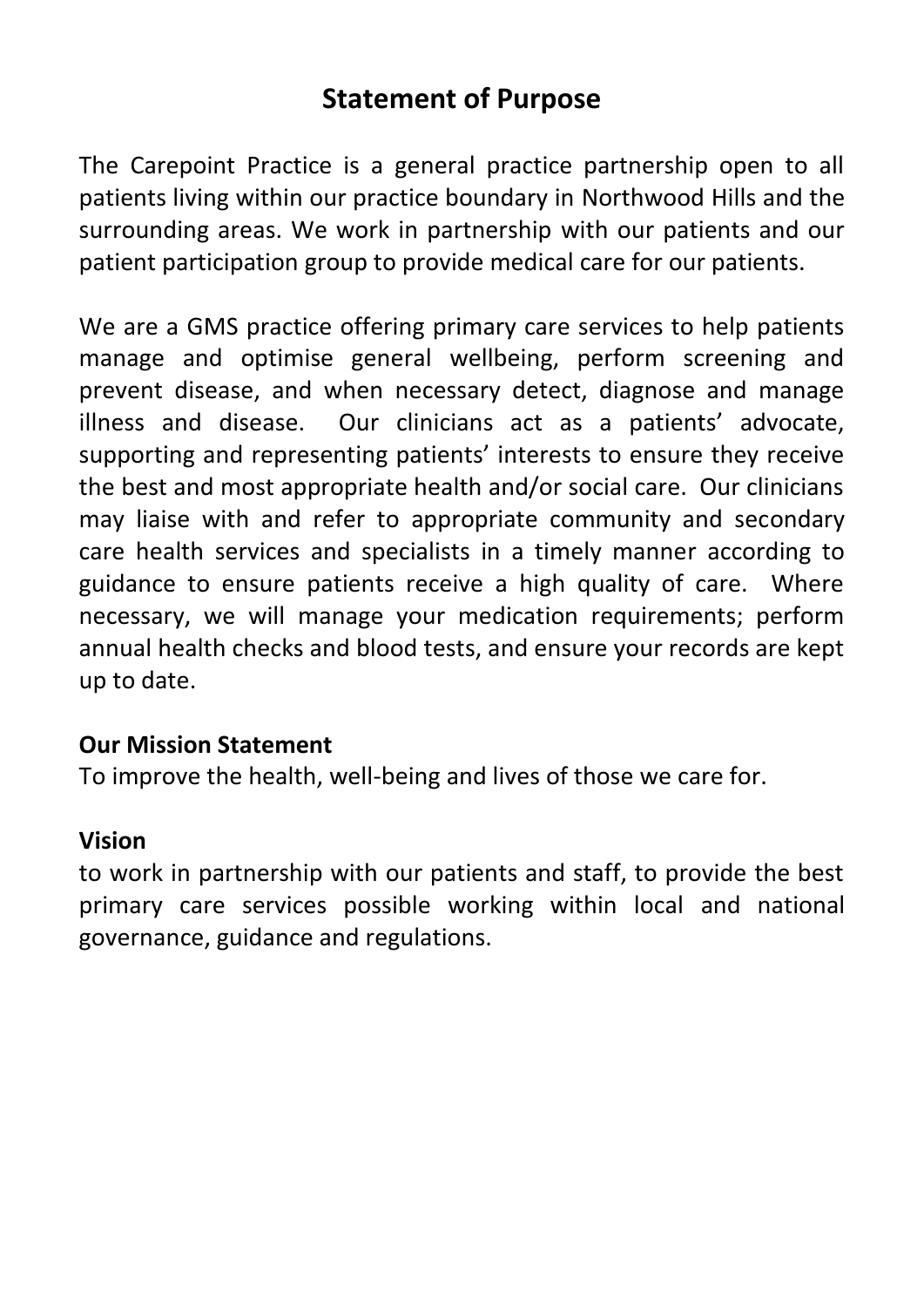# **Complaints**

#### **How to Complain**

We hope that most problems can be sorted out easily and quickly. often at the time they arise and with the person concerned. If not, and you wish to make a complaint, we would like you to let us know as soon as possible. Complaints should be addressed to the GP Partners who are also the Practice Managers, Dr Patel or Dr Odedra. It would be a great help if you are as specific as possible about your complaint.

### **What We Shall Do**

We shall acknowledge your complaint within three working days and aim to have responded as swiftly as possible to your complaint within an agreed timescale from the date you raised it with us. We shall then be in a position to offer you an explanation, an apology or a meeting with the people involved. Please be assured that future care will not be impacted by making a complaint. When we look into your complaint, our aims will be to make it possible for you to discuss the problem with those concerned if you would like this, and take appropriate action wherever possible.

### **Complaining On Behalf Of Someone Else**

Please note that we keep strictly to the rules of medical confidentiality. If you are complaining on behalf of someone else, we have to know that you have their permission to do so. A letter of consent signed by the person concerned will be needed, unless they are not able (because of illness) to provide this.

### **Complaining To the Clinical Commissioning Group**

We hope that if you have a problem you will use our practice complaints procedure, which is also called "local resolution". We believe this will give us the best chance of resolving the matter and an opportunity to improve our practice. If you wish, the CCG Complaints Team (Tel 0300 311 22 33) can investigate the complaint on your behalf and reach a decision based on the individual circumstances of the case and the views of all involved.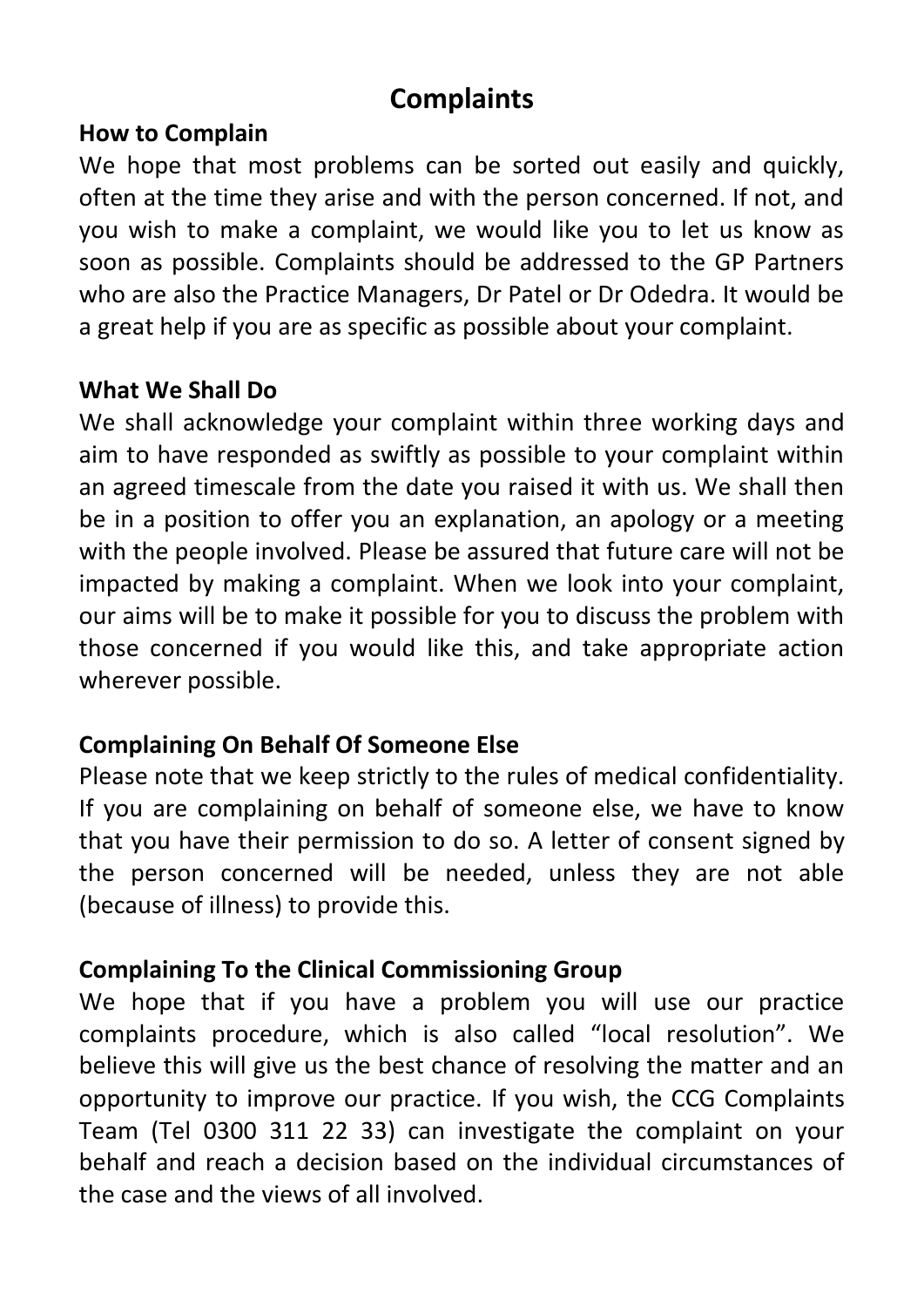## **Zero Tolerance - Unacceptable Behaviour**

As an employer, the Practice has a duty to care for the health and safety of its staff. The Practice also has a legal responsibility to provide a safe and secure working environment for staff. All patients are expected to behave in an acceptable manner.

### **Examples of Unacceptable Behaviour**

Alteration of documents or prescriptions (which is illegal)

Excessive noise eg. re-current loud or intrusive conversation or shouting

Threats or threatening behaviour

Threatening or abusive language involving swearing or offence remarks Derogatory racial or sexual remarks

Malicious allegations relating to members of staff or other patients Offensive sexual gestures or behaviours

Violence

Abusing alcohol or drugs on Practice premises

Drug dealing on Practice premises

Wilful damage to Practice property

Theft

### **Zero Tolerance**

Our staff have the right to be treated with dignity and respect at all times. They should be able to do their jobs without being physically or verbally abused. The Practice follows the NHS guidance concerning Zero Tolerance of verbal and physical violence towards GP's, staff or other patients. Anyone found in breach of our or the NHS Zero Tolerance guidance will be given a warning and if the behaviour continues or is very serious then that patient may be removed from the practice list.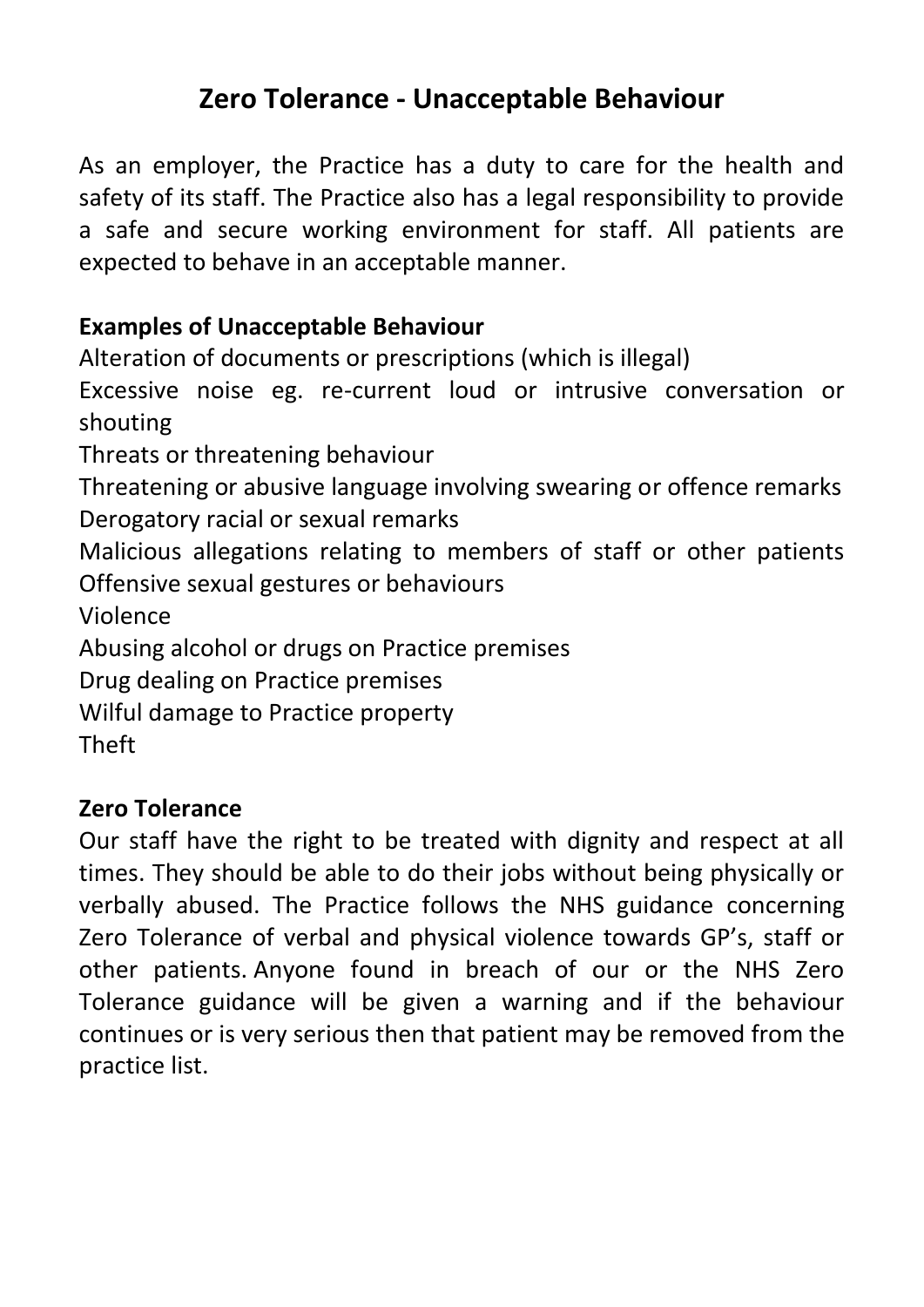### **Removal from the List**

In exceptional circumstances, a doctor-patient relationship may be compromised or breakdown, for example when there is a loss of trust. In this situation, if there is no reasonable alternative then it would be in the patients best interest to register at another practice.

All instances of actual verbal or physical behaviour or abuse on a member of staff or damage to property, by a patient or their relatives will be reported to the police and the patient will be removed from the Practice list.

If you are unhappy with the quality of service you have the right to register with another practice without notifying us. Similarly, on the very rare occasions when a patient repeatedly ignores their responsibilities to the Practice, we have the right to remove the patient from our Practice list.

# D**ata Protection Act and Confidentiality**

We are committed to protecting your privacy and will only use information collected lawfully in accordance with the data protection act 1998 (which is overseen by the information commissioner's office), human rights act, the common law duty of confidentiality, and the NHS codes of confidentiality and security.

Every member of staff who works for an NHS organisation has a legal obligation to keep information about you confidential. Anyone who receives information from an NHS organisation has a legal duty to keep it confidential. We maintain our duty of confidentiality to you at all times. We will only ever use or pass on information about you if others involved in your care have a genuine need for it. We will not disclose your information to any third party without your permission unless there are exceptional circumstances (i.e. Life or death situations), or where the law requires information to be passed on.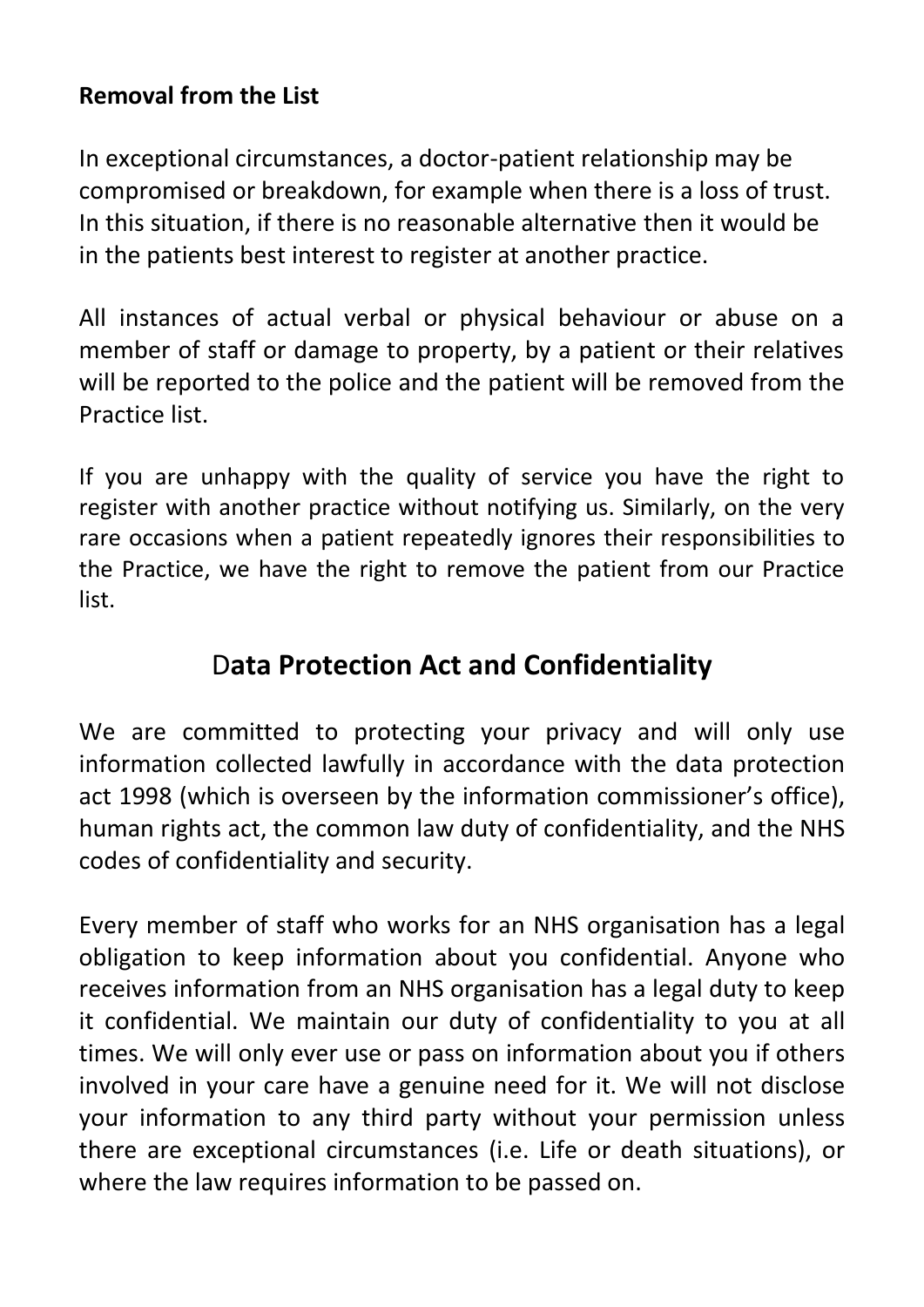### **Carepoint Practice Is Part of the Metrohealth Network**

Metrohealth is a consortium of 16 GP practices in north Hillingdon working together to provide greater access to excellent care for our patients by providing services closer to a patient's home and where possible, outside of a hospital setting. We work towards a patient-centred approach to care, with emphasis on patients being proactive in managing their health with support from their healthcare providers, pharmacies, social services and volunteer organisations

### **Carepoint Practice Is Part Of Hillingdon Clinical Commissioning Group (CCG)**

Hillingdon CCG is responsible for buying health services in Hillingdon including community health and hospital services.

# **Useful Contacts**

| <b>Community Nurses</b>                     |               |
|---------------------------------------------|---------------|
| District Nurses or Health Visitors          | 01895 488 830 |
| Rapid Response                              | 01895 633 546 |
| <b>Hospitals</b>                            |               |
| Hillingdon Hospital                         | 01895 238 282 |
| Mount Vernon Hospital                       | 0208 864 3232 |
| Mount Vernon Hospital - Minor Injuries Unit | 01923 844 332 |
| <b>Northwick Park</b>                       | 0208 864 3232 |
| <b>Watford General Hospital</b>             | 01923 244 366 |
| Harefield Hospital                          | 01895 823 737 |
| Michael Sobell House (Palliative Care Unit) | 0203 826 2373 |
| Walk In Centre - Pinn Medical Centre        | 0208 866 5766 |
| <b>Emergency Eye Clinics</b>                |               |
| Hillingdon Hospital                         | 01895 279 223 |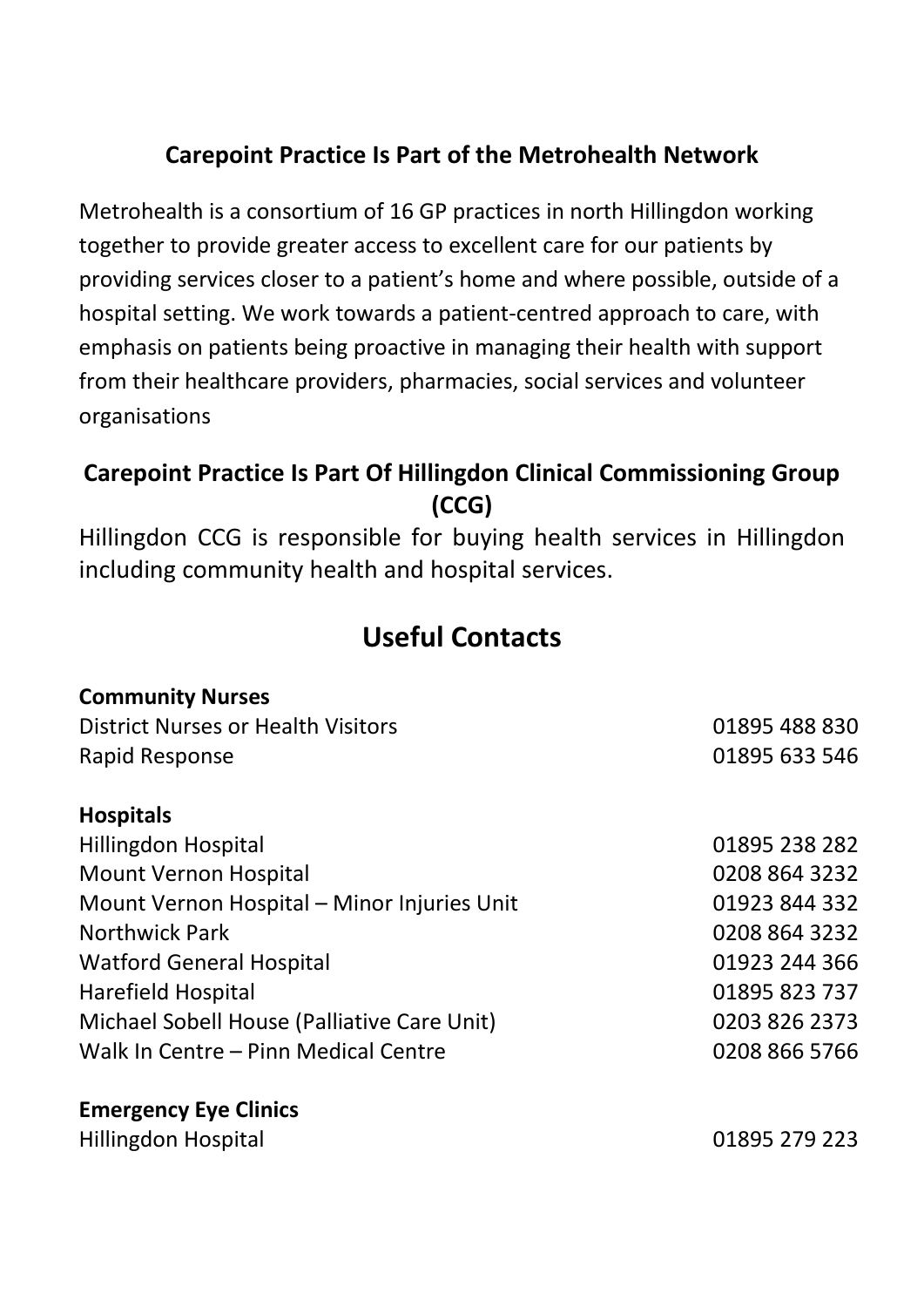| <b>Early Pregnancy Unit</b>                                            |               |  |  |
|------------------------------------------------------------------------|---------------|--|--|
| <b>Hillingdon Hospital</b>                                             | 01895 279 440 |  |  |
| <b>Northwick Park</b>                                                  | 020 8869 2058 |  |  |
| <b>Watford General Hospital</b>                                        | 01923 217 831 |  |  |
| <b>Family Planning Clinic</b>                                          |               |  |  |
| <b>Hesa Centre</b>                                                     | 01895 279180  |  |  |
| <b>Northwick Park</b>                                                  | 020 8869 3239 |  |  |
| <b>Watford General Hospital</b>                                        | 01923 217 206 |  |  |
| <b>Community Drug &amp; Alcohol Team</b>                               |               |  |  |
| Hillingdon                                                             | 01895 207 777 |  |  |
| Harrow                                                                 | 020 8864 9622 |  |  |
| <b>Mental Health</b>                                                   |               |  |  |
| Single Point Access (<24hr or advice)                                  | 0800 023 4650 |  |  |
| Mill House                                                             | 01895 206 800 |  |  |
| Pembroke Centre                                                        | 01895 485 536 |  |  |
| Counselling (General) IAPT (Self Referral)                             | 01923 844 478 |  |  |
| Counselling (Age 14-24) LINK (Self Refer)                              | 01895 238 884 |  |  |
| <b>MIND</b>                                                            | 0345 660 163  |  |  |
| <b>Samaritans</b>                                                      | 01895 253 355 |  |  |
| <b>Social Services</b>                                                 |               |  |  |
| Hillingdon (socialcaredirect@hillingdon.gov.uk)                        | 01895 556 633 |  |  |
| Harrow                                                                 | 020 8901 2680 |  |  |
| <b>Older People</b>                                                    |               |  |  |
| Age Concern Harrow                                                     | 020 8861 7980 |  |  |
| Age Concern Hillingdon                                                 | 01895 625 730 |  |  |
| Carers - Hillingdon                                                    | 01895 811206  |  |  |
| Note - please note that information and services are always changing   |               |  |  |
| within, therefore, please visit www.carepointpractice.NHS.uk for up to |               |  |  |
| date information                                                       |               |  |  |